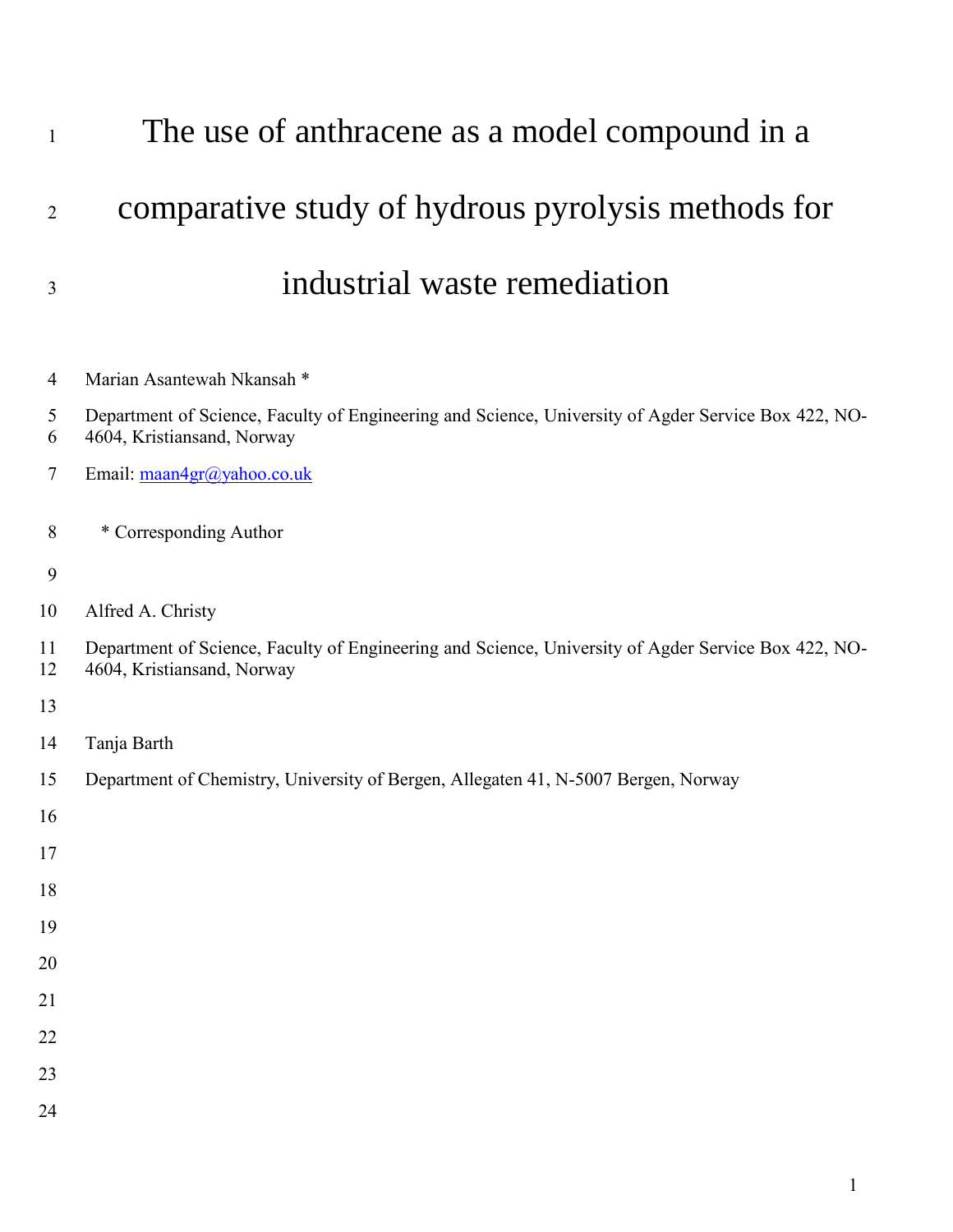#### **Abstract**

 Polycyclic aromatic hydrocarbons are very stable compounds and tend to bioaccumulate in the environment due to their high degree of conjugation and aromaticity. Hydrous pyrolysis is explored as a technique for the treatment of industrial water containing PAH, using anthracene as a model compound. The reactivity of anthracene under a range of temperatures and durations are studied in this paper. Aliquots of 1.0 - 10.0 mg of anthracene in a range of 1.0 - 5.0 ml of H2O are subjected to hydrous pyrolysis under varied conditions of temperature, reagents and duration. The conditions include 34 oxidising systems comprising distilled water, hydrogen peroxide and Nafion-SiO<sub>2</sub> solid catalyst in 35 water; and reducing systems of formic acid and formic acid / Nafion-SiO<sub>2</sub> / Pd-C catalysts to assess a range of redox reaction conditions. Oxygen in air played a role in some of the reaction conditions. Pyrolysed products were identified and quantified by the use of Gas Chromatography-Mass Spectrometry (GC-MS). The major products were anthrone, anthraquinone, xanthone from oxidation; and multiple hydro-anthracene derivatives from reductive hydogenation. The nature of reaction conditions influenced the extent of anthracene degradation. The products formed are more reactive (less stable) as compared to anthracene the starting material and will therefore be less persistent in the environment.

**Keywords**: Anthracene, pyrolysis, degradation, oxidation, reduction, GC-MS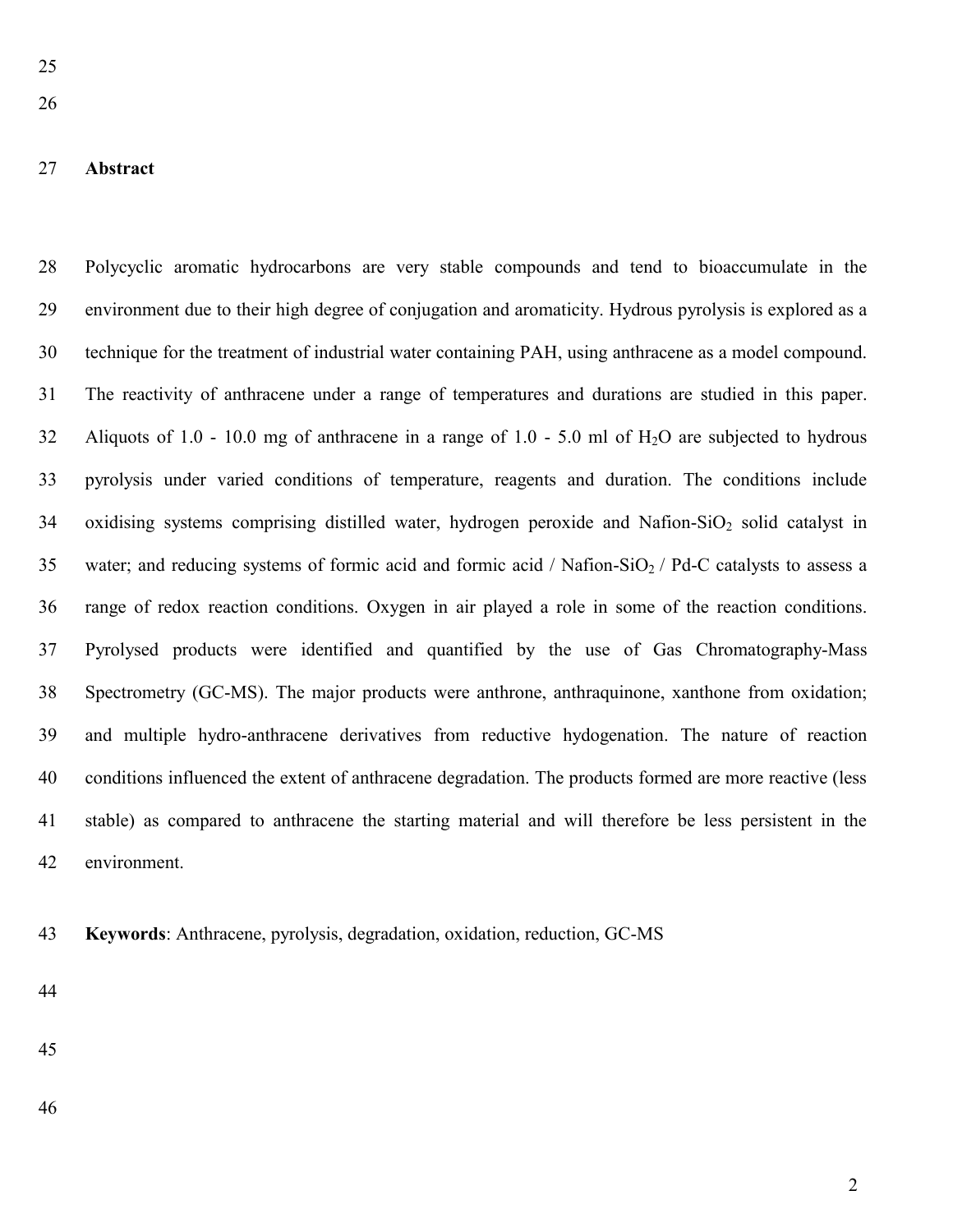#### **1. Introduction**

50 Anthracene  $(C_{14}H_{10})$  belongs to a class of organic compounds termed polycyclic aromatic hydrocarbons (PAHs). Anthracene can vary in appearance from a colourless to pale yellow crystal-like solid. Like other PAHs, though anthracene can be naturally occurring, it is also formed when products like coal, oil, gas, and garbage undergo incomplete combustion (ATSDR, 2010). In the aluminium industry, PAHs including anthracene are generated at the anode in the Soderberg electrolytic furnace (AFFG, 2005). Anthracene like all PAHs, is stable and persistent in the environment due to its slow response to biodegradation (Cheung et al., 2008). Anthracene tends to bioaccumulate in aquatic life, and is highly toxic to wildlife. In water, anthracene tends to bind fairly strongly to sediments and any other solid matter, but a small proportion can leach to groundwaters (SEPA, 2010) and is thus a potential environmental problem.

 Several studies have been carried out on the reactivity of anthracene. Anthracene has been reported to 61 undergo selective oxidation at the 9, 10 positions in the presence of  $V_2O_5/SiO_2$  catalyst (Bonfranceschi, et al, 2002). This is a useful intermediate process with a 99% yield of anthraquinone which is applicable in the dye industry and also in the synthesis of hydrogen peroxide (UEIC, 1998). Oxidation of anthracene to anthraquinone has been achieved in the presence of 'air/oxygen/nitric acid', 'nitrogen dioxide in acetic acid' among others (Das, Das, 1982). A number of PAHs including anthracene have 66 also been oxidised to  $CO_2$  and benzene polycarboxylic acid groups with a RuO<sub>4</sub> catalyst (Menendez et al., 2000).

 Hydrogenation of anthracene has also been investigated in several studies, and a procedure which 69 converts anthracene to 9, 10-dihydroanthracene at a relatively low temperature of 80 $\degree$ C in the presence of tetralin in SbC13 has been published (Buchanan et al., 2010). Catalytic hydrogenation with palladium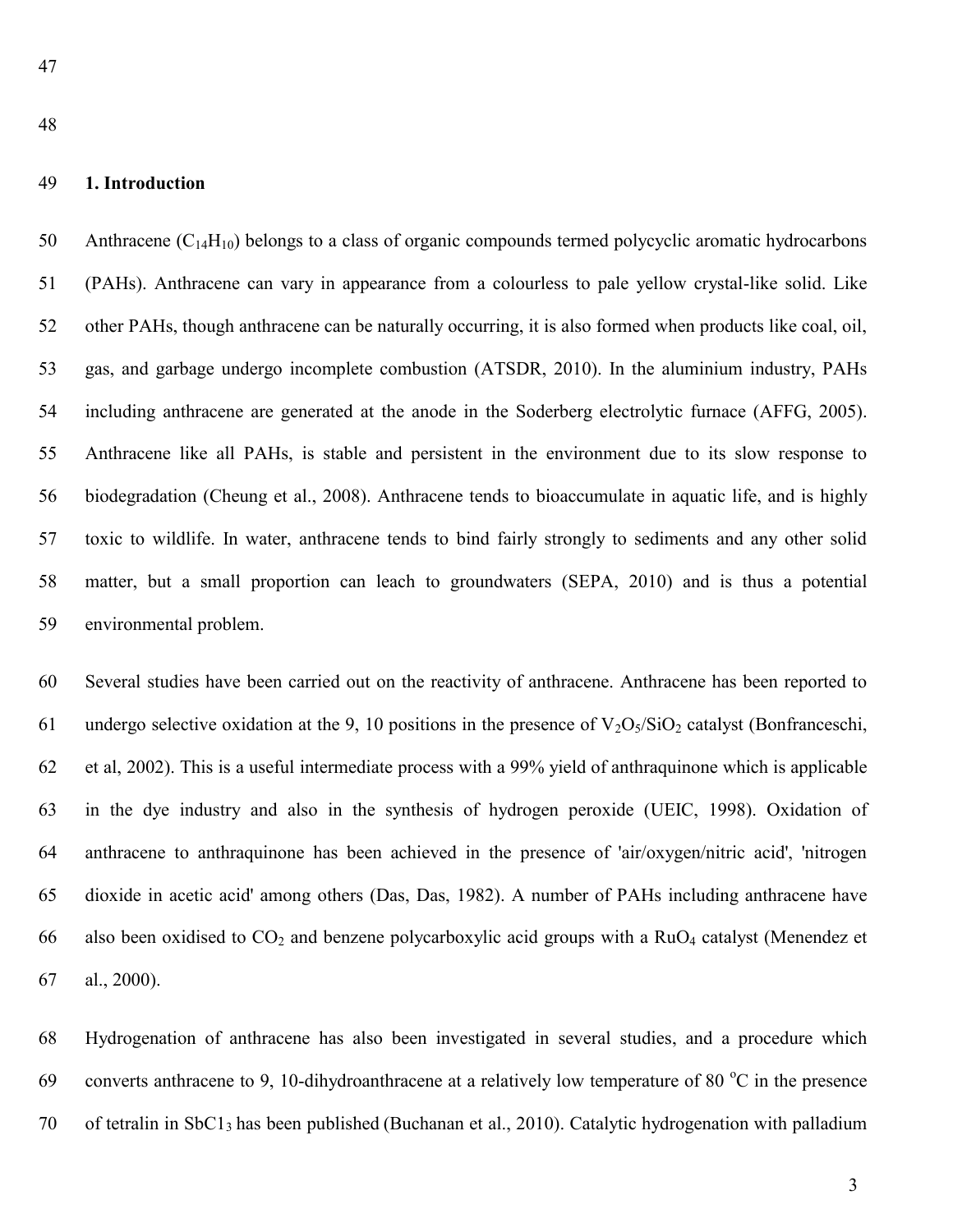71 on several support systems and  $H_2$  has been done on Benzo[a]pyrene (B[a]P) and phenanthrene as models (Yuan, Marshall, 2007). Hydrous pyrolysis of phenanthrene and anthracene with formic acid and different iron minerals was conducted over a period of 3-17 days and various hydrogenated forms of the starting material were obtained afterwards by McCollom et al., (1999). Many articles have been published regarding an attempt at hydrogenating or oxidising PAH as a remediation method due to their stability and persistence.

 The present study seeks to look at alternative routes of converting anthracene to less toxic and or less persistent derivatives. A novel catalyst in this context is Nafion which has successfully been used in the oxidation as well as reduction of anthracene. Nafion is a perfluorosulfonic acid resin, which is a copolymer of tetrafluoroethene and a perfluorosulfonylether derivative. It is a strong Brønsted acid 81 (Olah et al., 1986 in Laufer et al., 2005). The silicate supported Nafion catalyst; Nafion-SiO<sub>2</sub> has the acid catalyst properties of Nafion resin with the high surface area characteristic of silica as a porous 83 support (Lim et al., 2009). As alternative systems, direct oxidation of PAH with H<sub>2</sub>O and  $O_2$  in air and modified forms of peroxide oxidation as well as formic acid reduction are employed in this study.

#### **2. Experimental Section**

 The extent of reactivity of anthracene under different pyrolysis conditions has been studied using stainless steel 316 pyrolysis reactors. The reaction products were analysed by GC-MS. A Thermo Scientific DSQ II Gas Chromatography-Mass Spectrometry (GC-MS) with Trace GC Ultra furnished with a single quadrupole analyser and supporting NIST Library was used for the identification and quantification of peaks. No analyses of gaseous products of hydrous pyrolysis were performed.

#### **2.1 Standards, solvents and reagents**

 Anthracene of 99% purity was obtained from Merck Schuchardt, Darmstadt - Germany; 98-100% Formic Acid from Riedel-de Haen®, Seelze-Germany, 35% Hydrogen peroxide, GC-MS Analytical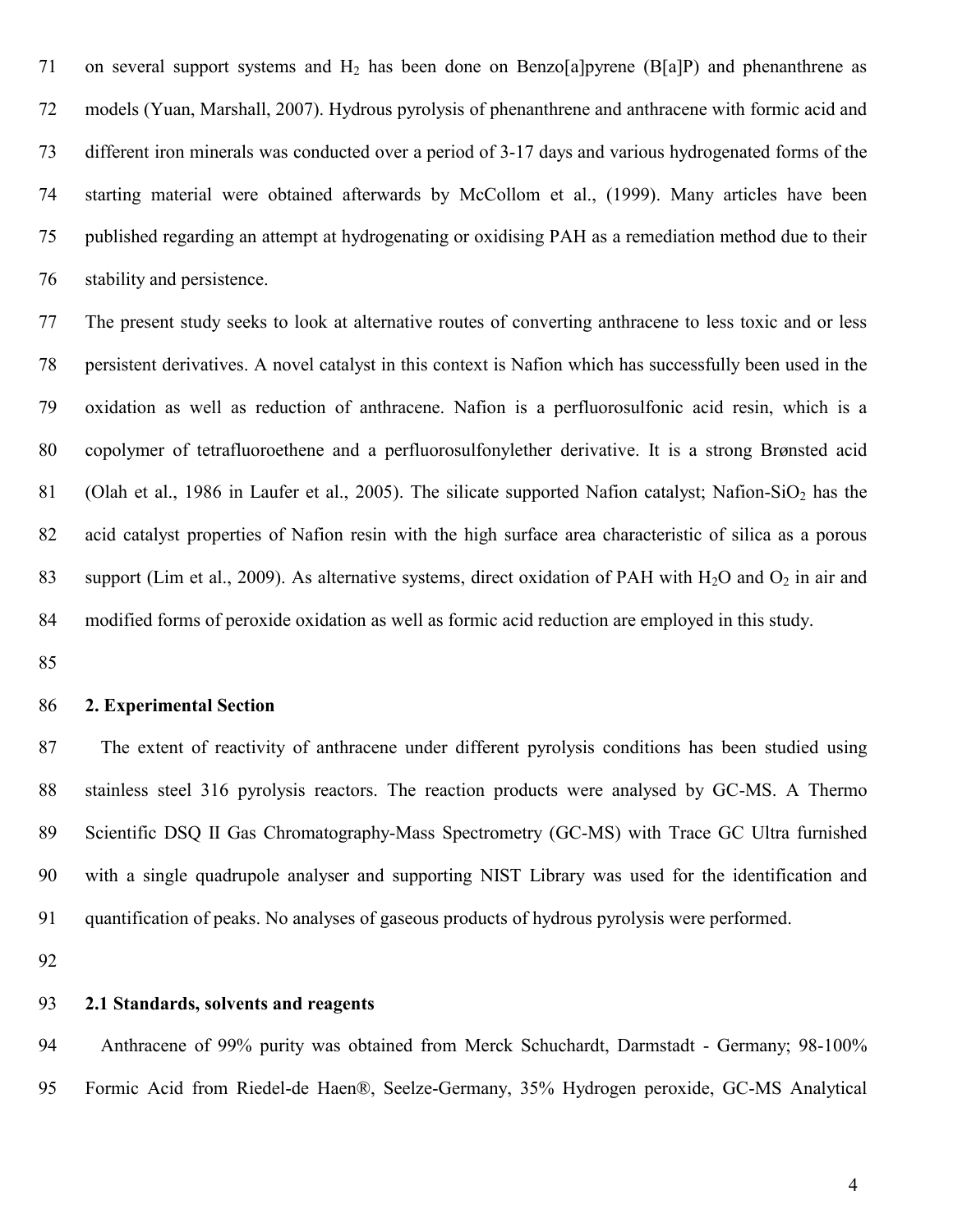96 grade ethyl acetate, Nafion-SiO<sub>2</sub> and Pd-C were all obtained from Sigma Aldrich, St. Louis, MO 63103-

97 USA. Freshly doubly distilled water was used in all cases.

98

#### 99 **2.2 Laboratory Procedures**

# **2.2.1 Anthracene at 400 °C**

101 A mass of  $2.0 \pm 0.1$  mg (~1.1 x 10<sup>-5</sup> moles) of anthracene was weighed with an analytical balance and transferred into a 20 ml capacity cylindrical stainless steel (SS 316) reactor, manufactured by PARR Instrument Company, Illinois, USA. An aliquot of 5.0 ml distilled water was added. The headspace 104 volume of the reactor consisted of air and it contained approximately 1.4 x  $10^{-4}$  moles of O<sub>2</sub>. The reactor was sealed and tightened with screws. The reactor was then transferred into a pre-heated oven set at 400 <sup>o</sup>C. This method was adapted from McCollom et al. (1999). The weight of the assembled reactor was determined before and after heating to ascertain any change in mass due to leakage. After pyrolysis, the reactor was cooled to room temperature and its content transferred into a separating funnel. The process was repeated for durations of 24, 48, 72 and 96 h. The product was extracted with 5.0 ml of GC-MS grade ethyl acetate by shaking for 15-20 minutes to ascertain extraction of products into the organic phase. The mixture was allowed to stand for 30 min and the organic phase was collected into a vial and stored in a refrigerator prior to analysis.

## **2.2.2 Anthracene with Formic Acid at 400 °C**

114 Anthracene was treated in a similar manner as described above but with the addition of 0.1 ml of 98- 115 100%  $(\sim 2.7 \times 10^{-3} \text{ moles})$  formic acid to the water phase before pyrolysis at 24, 48, 72 and 96 h 116 respectively.

# **2.2.3 Anthracene with**  $H_2O_2$  **<b>380** °C

118 Several aliquots of anthracene ranging from  $1.0 \ (\pm 0.1) - 10.0 \ (\pm 0.1)$  mg were pyrolysed in a 5.0 ml 119 narrow corrosion resistant stainless steel (SS 316) cylindrical tube reactor (manufactured by PARR 120 Instrument Company, Illinois, USA) with 2.5 ml of deionised water and 0.5 ml of 35% (6 x 10<sup>-3</sup> moles) 121  $\text{H}_2\text{O}_2$ . The pyrolysis was done in pre-heated oven at 380 °C. The process was repeated for durations of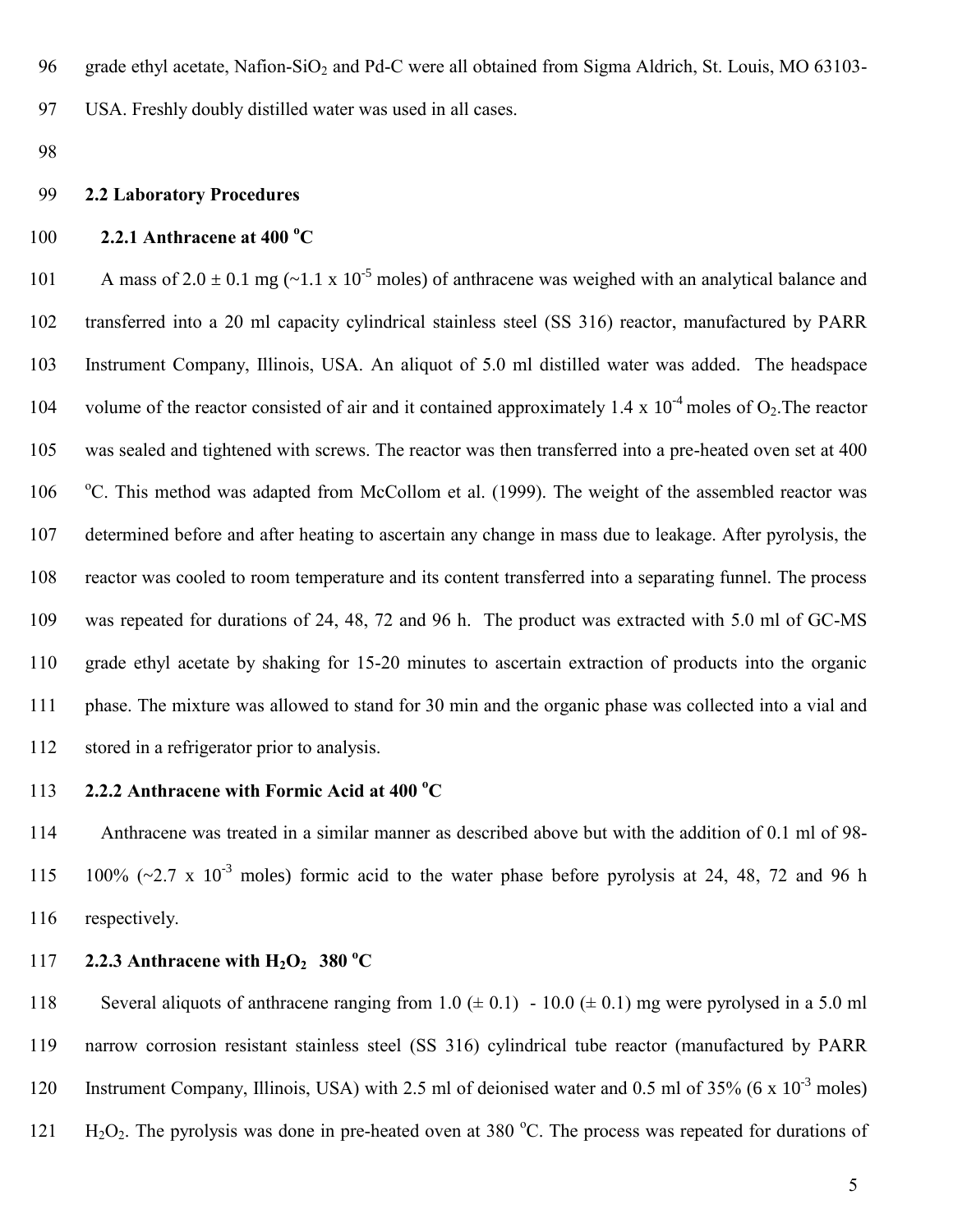15 min to 1 h. After pyrolysis, the reactor was cooled to room temperature and its content transferred into a separating funnel. The product was extracted with 3.0 ml of GC-MS grade ethyl acetate. The organic phase was collected into a vial and stored in a refrigerator prior to analysis.

# **2.2.4 Anthracene with Nafion-SiO<sub>2</sub> at 300 °C**

126 A mass of  $1.0 \pm 0.1$  mg of anthracene was weighed and transferred into a 20 ml capacity cylindrical stainless steel (SS 316) reactor, manufactured by PARR Instrument Company, Illinois, USA. An aliquot 128 of 1.0 ml of distilled water was added together with 1.0 mg of Nafion-SiO<sub>2</sub>. The headspace of the reactor contained approximately 19.0 ml of air, which comprised approximately 3.98 ml of oxygen (1.78  $\times$  10<sup>-4</sup> moles of O<sub>2</sub>). The reactor was sealed and transferred into a pre-heated oven at 300 °C for 1 h. The process was repeated with an hourly increment of duration until all anthracene had degraded. The reactor was cooled after duration of each experiment and the content extracted with 5.0 ml GC-MS grade ethyl acetate.

# 134 **2.2.5 Anthracene with formic acid / Nafion-SiO<sub>2</sub> / Pd-C catalysts at 300 °C**

135 Masses of  $5.0 \pm 0.1$  mg each of anthracene and Nafion-SiO<sub>2</sub> was pyrolysed with 1.0 mg of Pd-C 136 catalyst, 1.0 ml H<sub>2</sub>0 and 0.1 ml of 98-100% ( $\sim$ 2.7 x 10<sup>-3</sup> moles) HCOOH (Formic Acid) in a 20 ml capacity cylindrical stainless steel (SS 316) reactor, manufactured by PARR Instrument Company, Illinois, USA. Extraction of products was done with GC-MS grade ethyl acetate. The process was carried out for 1 - 8 h durations at hourly increments. The method is a modification of work done on the hydrogenation of phenols by Zhao et al in the USA (Zhao et al., 2010).

#### **2.3 GC-MS Conditions**

 GC-MS analysis was carried out by the use of a Thermo Scientific Trace GC Ultra equipped with (25 144 m x 0.2 mm, 0.33µm) Ultra - 2 HP WCOT fused silica column by Agilent Technologies from J&W Scientific, USA. The GC is coupled with Thermo Scientific DSQ II quadrupole mass spectrometer. 146 Samples were injected at a rate of 1  $\mu$ l min<sup>-1</sup> by spiltless injection mode and Helium was used as the 147 carrier gas at a constant flow rate of 1 ml min<sup>-1</sup>. The oven program was started at 50  $\degree$ C and held for 1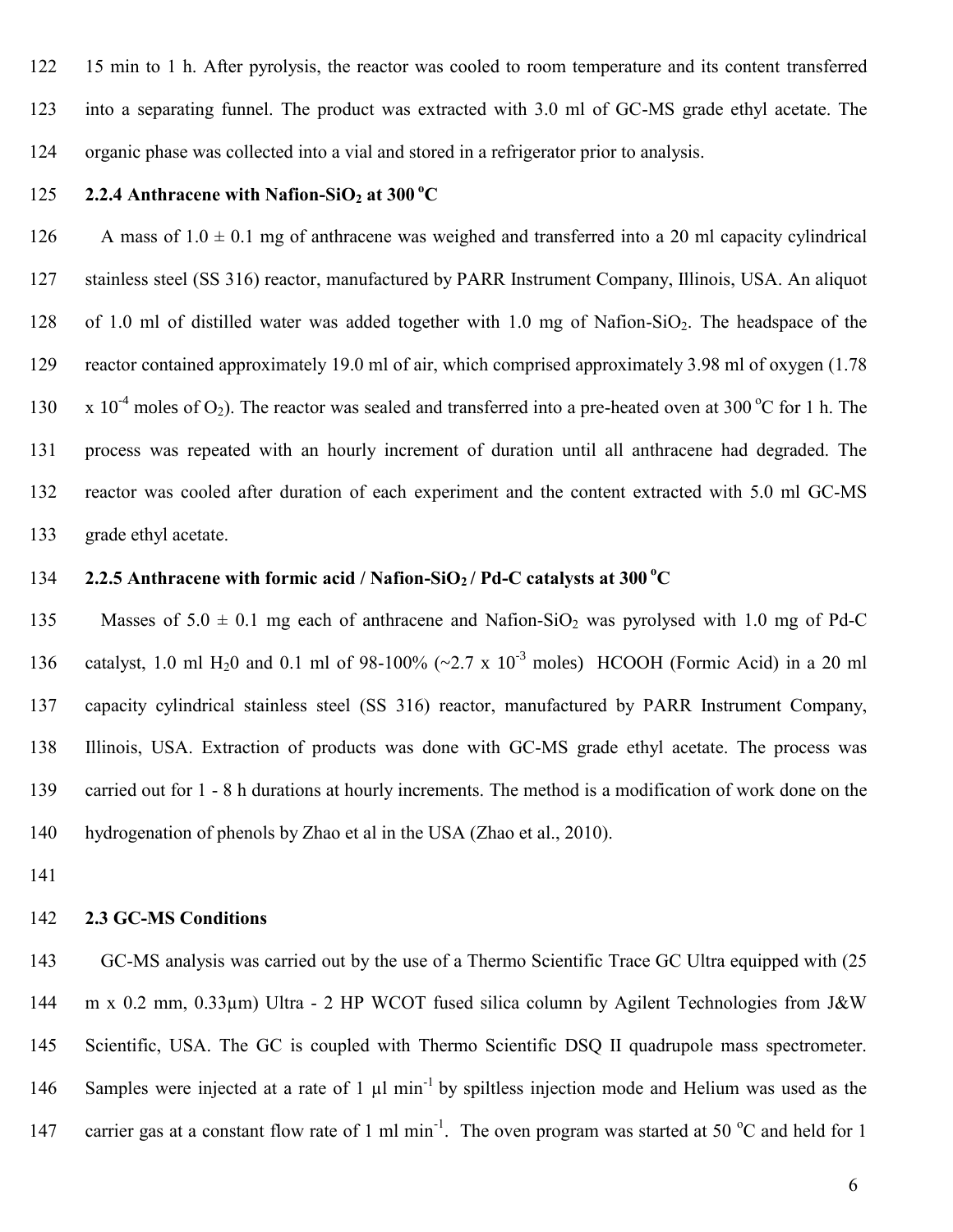148 min, increased at a rate of  $8^{\circ}$ C min<sup>-1</sup> up to 220  $^{\circ}$ C and held for 1 min, and then increased at a rate of 10 149  $^{\circ}$ C min<sup>-1</sup> up to 300  $^{\circ}$ C and held for 1 min. Mass detection was operated in a full scan mode (m/z ratio of 150 range 50 - 400) at 3.86 scans s<sup>-1</sup> for product identification. Ionisation was by electron impact at 70 eV. 151 Ion source temperature was  $250^{\circ}$ C.

#### **2.4 Quality Assurance**

 High purity analytical grade chemicals were used in all cases. All glassware were soaked overnight in detergent and thoroughly washed with acetone and dried before use. The water used for reactions was doubly distilled. The results presented are the mean of duplicate values. Semi-quantification of reaction products was conducted by determining relative percentage of peaks areas on the assumption that all products would have an approximately equal response. Random injection of standards of anthracene, anthraquinone (representing oxidized products) and 1, 2, 3, 4, 5, 6, 7, 8- octahydroanthracene (representing hydrogenated products) resulted in reproducible results in terms of peak area. The ethyl acetate extraction procedure recovers around 90% of anthracene in tests of un-reacted anthracene with water.

#### **2.5 Results and Discussion**

 The outcomes of the pyrolysis of anthracene under the five different conditions are reported in Tables 1, 2, 3 and 4. A summary of the general outcome of the research has been presented in Table 5. Figure 1 gives the best fit linear graphical presentations of the rate of decay of anthracene for some of the reaction conditions. In Figure 1 the decay of anthracene can be said to follow Pseudo – First Order 169 kinetics in all the investigated reaction systems, where  $\ln |A|_t = -kt + \ln |A|$ , (where A is the reactant and the other symbols have their usual meanings). The logarithmic ratio of un-reacted anthracene to 171 initial anthracene and time shows a linear correlation with the  $R<sup>2</sup>$  values in all cases being more than 0.95. The chemical structures of compounds discussed in this study are presented in Figure 2.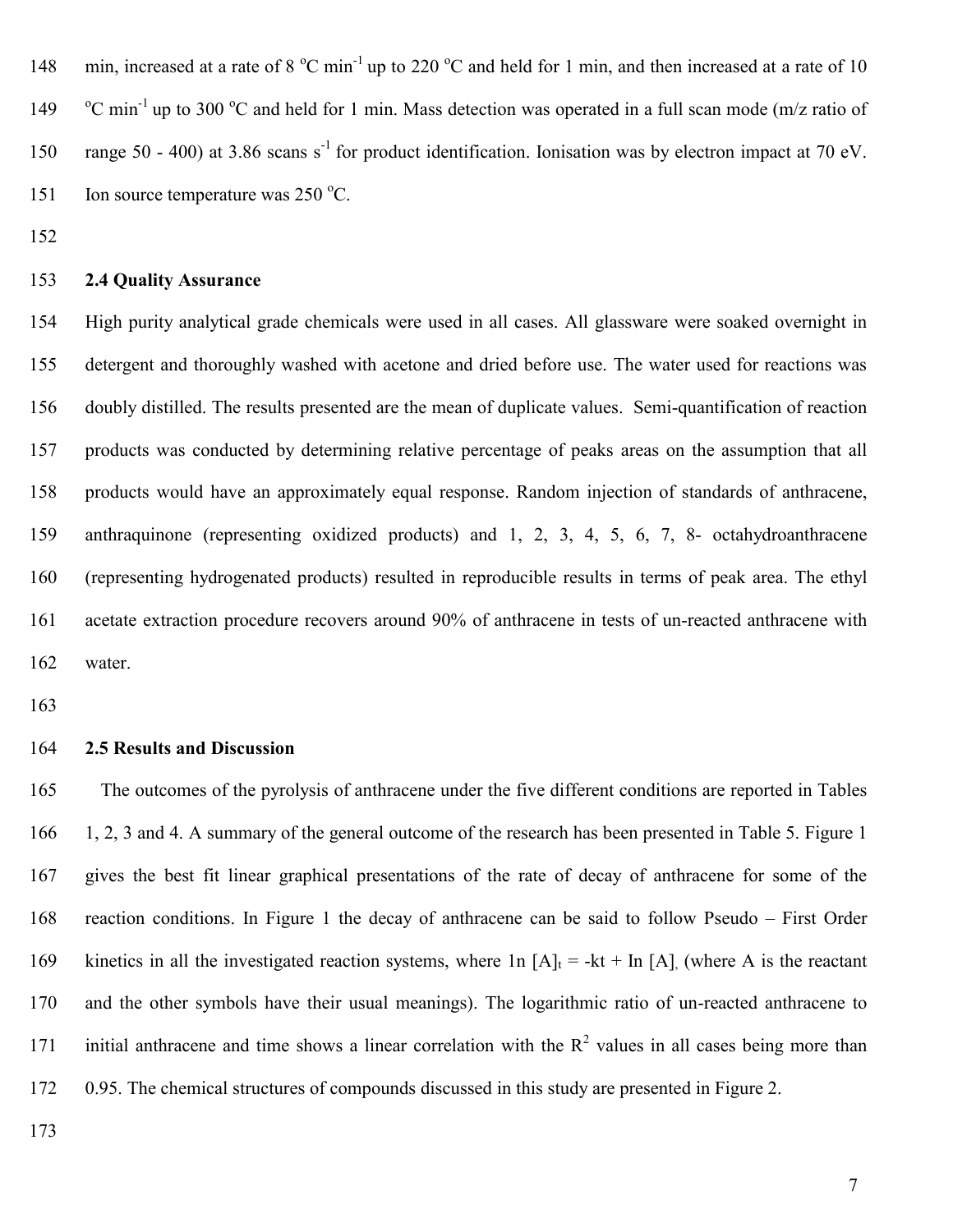# **2.5.1 Products of hydrous pyrolysis of anthracene (** $C_{14}H_{10}$ **) at 400 °C**

176 Results for the oxidation of anthracene by water and  $O_2$  at supercritical conditions (400 °C) for different durations are given in Table 1. The percent oxidised anthracene increased from 24.25% at 24 h to 48.4% for 96 h respectively. Different oxidised forms of anthracene including anthraquinone, anthrone and xanthone were observed [Table 1].

 It was observed that degradation was quite slow so the duration of pyrolysis was critical to the extent of oxidation of anthracene [Figure 1].

 Supercritical water oxidation (SCWO) of high molecular weight organic compounds is a widely used technique for management of industrial waste (Yermakova et al., 2006; Abeln et al, 2010). SCWO or hydrothermal oxidation (HTO) consists of the homogeneous oxidation of chemical compounds in an aqueous medium using oxygen or hydrogen peroxide as the oxidising agent, at temperatures and 186 pressures above the critical point of water (374 °C and 217.7 atm) (Franck, 1987 in Abeln et al, 2010). At supercritical conditions water is a non-polar solvent which is miscible with organics. The water also offers complete miscibility with oxygen, creating a homogeneous reaction medium, hence a very suitable medium for the oxidation of organics (Freeman, 1989 in Frank, 1984 in Japas, Franck, 1985 in Bermejo, Cocero, 2006). Supercritical water oxidation as applied in the current study occurred without the presence of any deliberately added oxidising agent, an indication that water and gaseous oxygen from air in the reactor head acted as oxidants at supercritical conditions though significant oxidation was 193 observed first only after days of heating at 400  $^{\circ}$ C.

### **2.5.2 Products of hydrous pyrolysis of anthracene with formic acid at 400 °C**

 In this part of the work, formic acid was used as a hydrogen donor at supercritical water conditions. Successful hydrogenation was observed from 9.7 - 47.2% for 24 - 96 h [Table 2]. The major products were 9, 10-dihydroanthracene and 1, 2, 3, 4 - tetrahydroanthracene. Traces of 1, 2, 3, 4, 5, 6 - octahydroanthracene were observed but were found to be less than 2% of the peak area. The reactor made from stainless steel (SS 316), with nickel as a component could have had a catalytic effect on the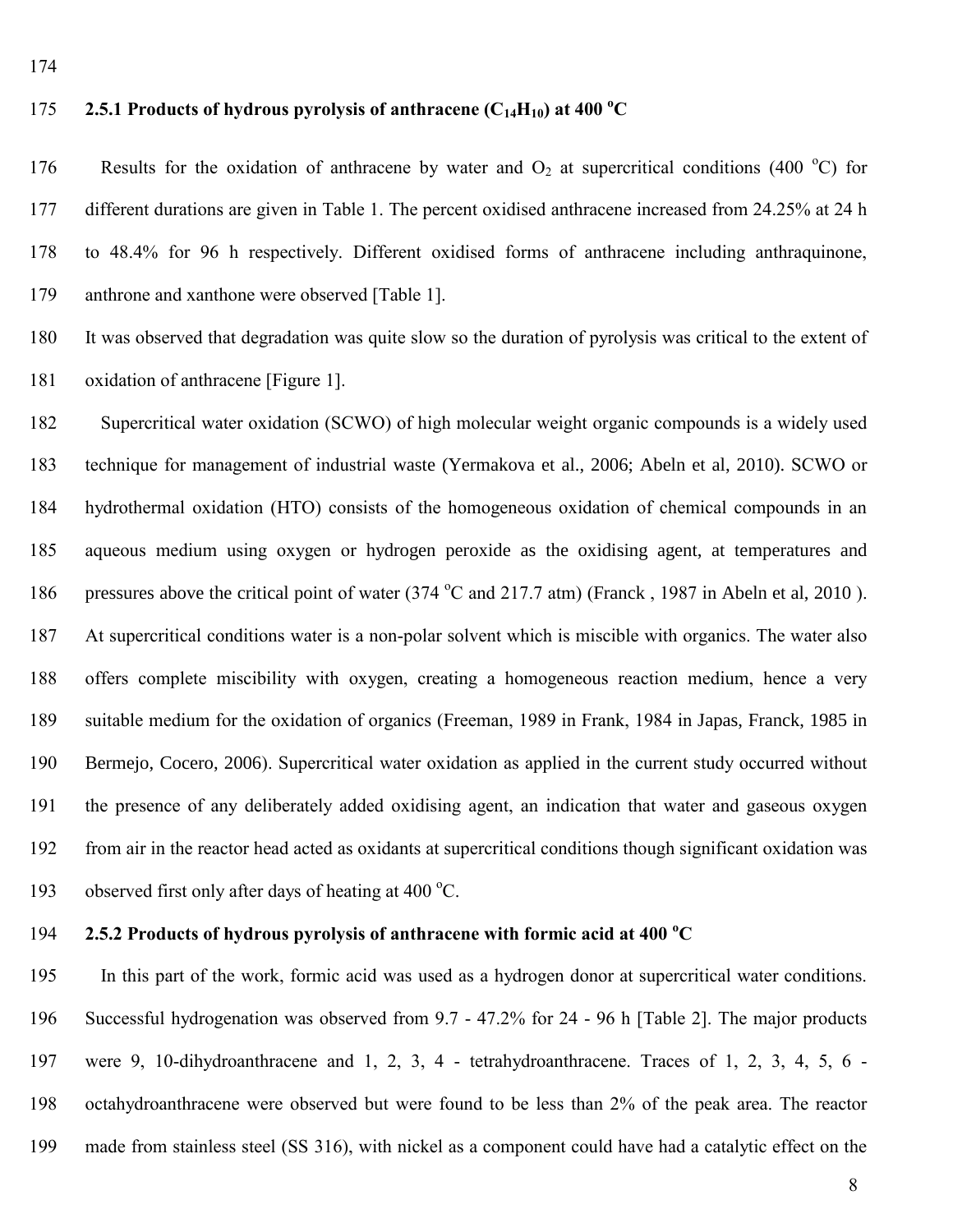reactions. Hydrogenation generally requires a hydrogen donor and a catalyst in order to progress effectively since molecular hydrogen does not react readily (Teledyne Isco. Inc., 2010), however formic acid decomposition can generate more reaction hydrogen in situ (Barth , Kleinert, 2008).

 Hydrogenation of anthracene with formic acid has been successfully conducted by McCollom et al., 204 1999 within a period of 11 - 14 days at 330  $^{\circ}$ C after which the starting material was completely converted into different hydrogenated derivatives (McCollom et al., 1999). The relative amount of water used by McCollom et al was low as compared to that used in this research. An increased volume of water seems to have increased the rate of anthracene hydrogenation.

# 208 2.5.3 Products of hydrous pyrolysis of anthracene with H<sub>2</sub>O<sub>2</sub> at 380 °C

 The hydrous pyrolysis of anthracene of varying amounts up to 10 mg with hydrogen peroxide yielded no detectable products (peaks) by GC-MS analysis of the organic extract; an indication of complete degradation of the starting material. A lot of gas evolved after pyrolysis. This was inferred from the 212 sound from the reactor when opened after pyrolysis and from the  $\sim$ 1.0 g loss in mass of reactor before 213 and after opening. The gas produced could be attributed to  $CO_2$  and  $C_XH_Y$  from anthracene degradation 214 and largely to the decomposition of H<sub>2</sub>O<sub>2</sub> according to the reaction: H<sub>2</sub>O<sub>2</sub>  $\rightarrow$  H<sub>2</sub>O + O<sub>2</sub> (g). However when 10 mg of anthracene was pyrolsed for 1 h, GC-MS analysis of the product gave a single peak which was identified as anthrone [Figure 2 (iii)]. No rate plot could be made due to the rapid degradation.

 Peroxide oxidation (i.e. supercritical water oxidation) is a very useful technique for remediation of water, soil as well as other industrial waste (Goi et al., 2009). Thought peroxide oxidation is possible without the aid of a catalyst and or other oxidants (Zheng et al., 2007), degradation can be enhanced when dealing with large volume of PAH or even at an industrial scale. The use of metal catalyst like iron has successfully been used (Ferrarese et al., 2008). Complete thermal oxidation of hydocarbons 223 generally yields  $CO<sub>2</sub>$  and  $H<sub>2</sub>O$ ; however incomplete combustion can yield CO and other smaller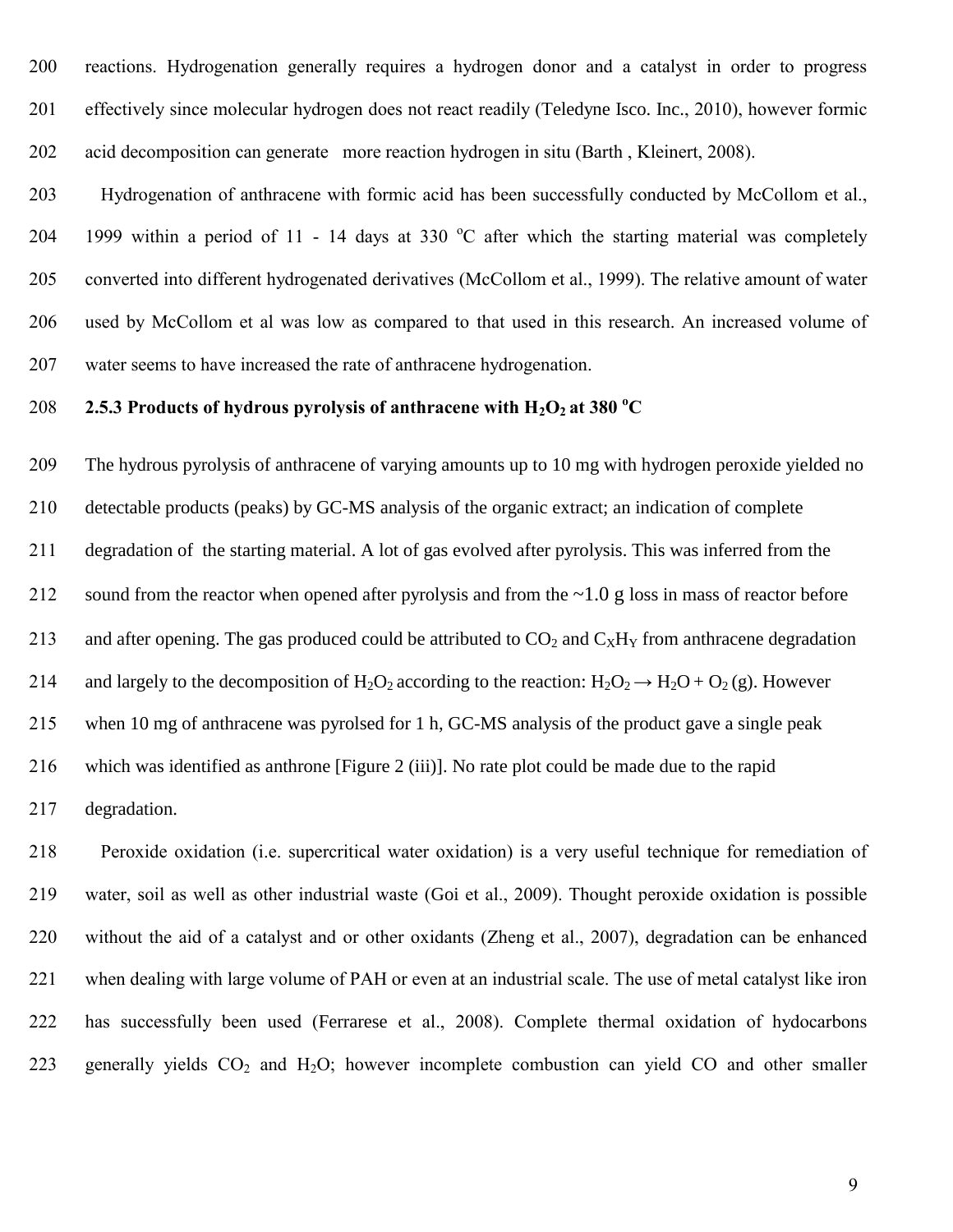- hydrocarbons (US Department of Energy et al., 2008). However, with the primary focus on degradation
- in this work, gas phase products were not analysed.

# 226 **2.5.4 Products of hydrous pyrolysis of anthracene with Nafion-SiO<sub>2</sub> at 300 °C**

227 The mass ratio of the reactant and catalyst in this process was 1:1 (Anthracene: Nafion-SiO<sub>2</sub>) together 228 with 1 ml of deionised  $H_2O$ . Under these conditions, anthracene was completely oxidised with oxygen 229 from air in the presence of Nafion-SiO<sub>2</sub> catalyst in 6 h. Reaction at 1 h duration did not yield any oxidised products but oxidisation was observed from 2 h until complete decay of anthracene at 6 h. The only product formed from this reaction was 9, 10 - anthracenedione, thus giving a high level of specificity in the reaction. Anthraquinone is a very useful material in a number of industrial processes such as catalyst for pulp manufacture and raw material for bird and insect repellent (Anthraquinone Fact Sheet, 1998).

 This method of oxidation of anthracene is novel and there is no record of the procedure in literature. It was discovered during trials of different systems to test the reactivity of anthracene. The only published 237 result involving catalytic oxidation with Nafion-SiO<sub>2</sub> is in the Fe  $n+ /H_2O_2$ , Fenton system (Osgerby, [2006](http://www.sciencedirect.com/science?_ob=ArticleURL&_udi=B6V74-4X1R2R6-1&_user=1506247&_coverDate=10%2F31%2F2009&_alid=1608923082&_rdoc=9&_fmt=high&_orig=search&_origin=search&_zone=rslt_list_item&_cdi=5832&_sort=r&_st=13&_docanchor=&view=c&_ct=808&_acct=C000053227&_version=1&_urlVersion=0&_userid=1506247&md5=923f17252bf924436162c8e2e2d17488&searchtype=a#bib20) in Gryzenia et al. , 2009) to oxidise propane into acetone and ethanol (Frusteri, 2002).

 There are however several routes of selective oxidation of anthracene to anthraquinone which include 240 the use of air over  $V_2O_5$  supported on silica, acetic acid with air in the presence of nitric acid and in the presence of inorganic - organic hybrid materials based on molybdovanadophosphoric acids (Bonfranceschi et al, 2002; Das, Das, 1982; Rodriguez et al., 1989; Do et al., 1990; Bordoloi et al., 2007). The method developed in the current study could be considered for commercial production of anthraquinone considering the fact that there is 100% conversion.

# **2.5.5 Products of hydrous pyrolysis of anthracene with HCOOH, Nafion-SiO2 / Pd-C catalysts at 300** °C

247 The mass ratio of the reactant and catalyst in this process is  $1:1:0.2$  (Anthracene: Nafion-SiO<sub>2</sub>: Pd-C) together with 1 ml of water and 0.1 ml of formic acid.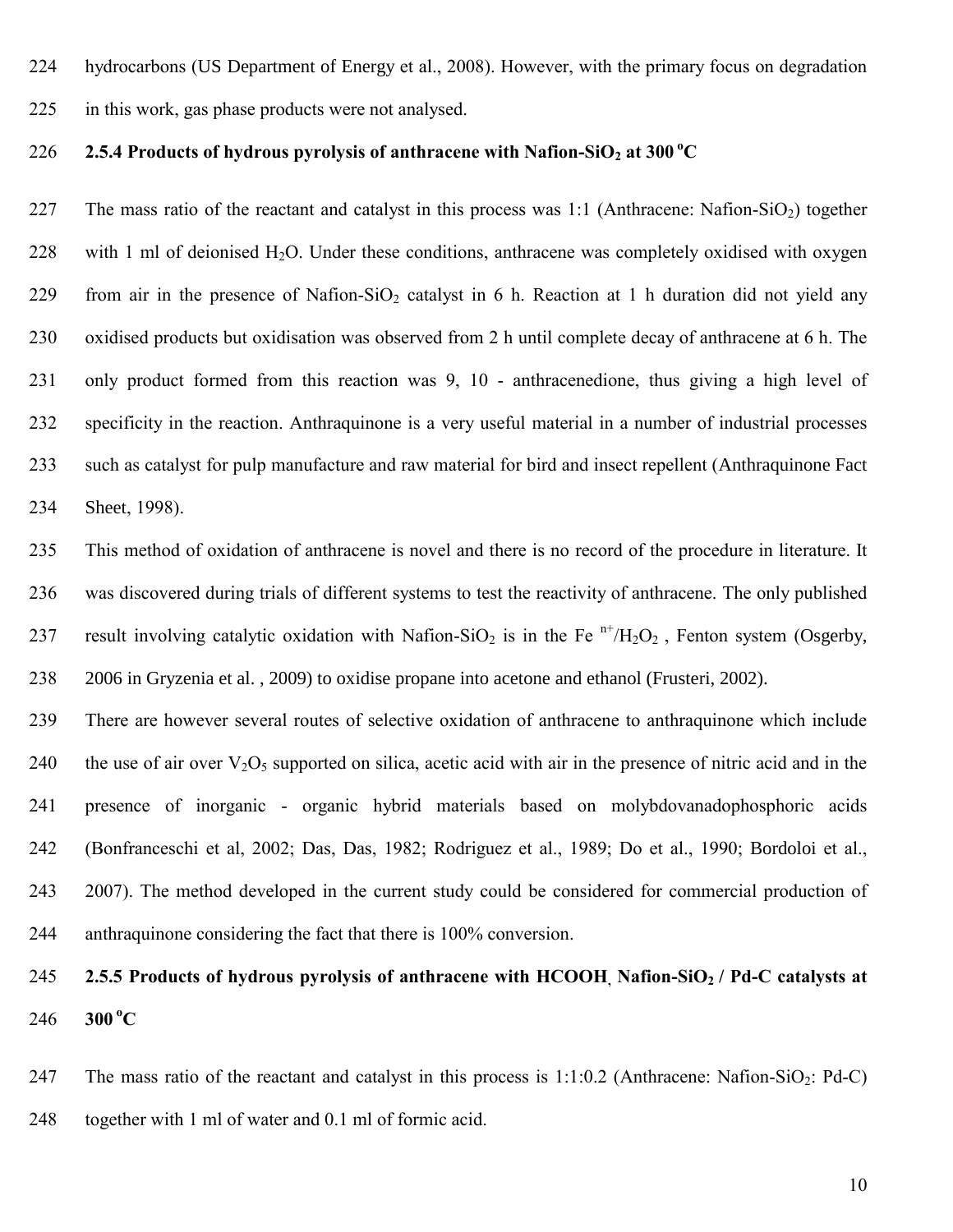The slightly modified method used here for anthracene (polycyclic aromatics) hydrogenation resulted in the complete conversion of anthracene into multiple hydrogenated derivatives in 8 h. The catalytic hydrogenation yields ranged from 58.3% within 1 hour to 100% in 8 h. The products were predominantly 9, 10 - dihydoranthracene and 1, 2, 3, 4 - tetrahydroanthracene with minor quantities of isomers of 1, 2, 3, 4, 5, 6, 7, 8 - octahydroanthracene at 7 and 8 h respectively.

254 This method can also be considered novel since it is the first attempt at using the Nafion-SiO<sub>2</sub> and Pd-C catalyst systems and HCOOH in hydrogenation of polycyclic aromatics.

256 The catalytic hydrogenation of aromatics by Nafion-SiO<sub>2</sub> / Pd-C catalyst system has been successfully used to hydrogenate bio-derived phenols (Zhao et al., 2010). It is however worth mentioning that HCOOH alone has been used in hydrogenation of PAH (McCollom et al., 1999), [Table, 2], and a combination of HCOOH and Pd-C catalyst have been used for the hydrogenation of olefins as well as nitro aromatic hydrocarbons (Bulushev, Ross, 2010; Prasad et al., 2005).

#### **2.6 Conclusion**

 Anthracene has been successfully reacted under different hydrous pyrolysis conditions. Though all the methods gave some level of reactivity, the rates are very different. Hydrous pyrolysis of anthracene 264 alone at 400 °C and with formic acid respectively yielded results of only 48.4% and 42.57% conversion 265 after 96 h. However hydrous pyrolysis in the presence of  $H_2O_2$  at 380 °C, Nafion-SiO<sub>2</sub> at 300 °C and 266 Pd/C /Formic Acid / Nafion at 300 °C resulted in the complete conversion of anthracene the starting material to easily degradable oxidised and reduced derivatives within 1, 6 and 8 h respectively. The two main catalysts used in the study are recyclable according to literature. Pd-C by filtration (Mori et al., 269 2008, Zhu, Cai, 2007, Gruber et al., 2004). Nafion-SiO<sub>2</sub> was tested to be re-useable at least 3 times by washing with methanol and dichloromethane. Though the objective of the study is remediation, hydrous oxidation of anthracene by Nafion can be explored for commercial production of anthraquinone which is used as a pesticide (USEPA, 1998). Hydrogenation by Nafion and peroxide oxidation can be considered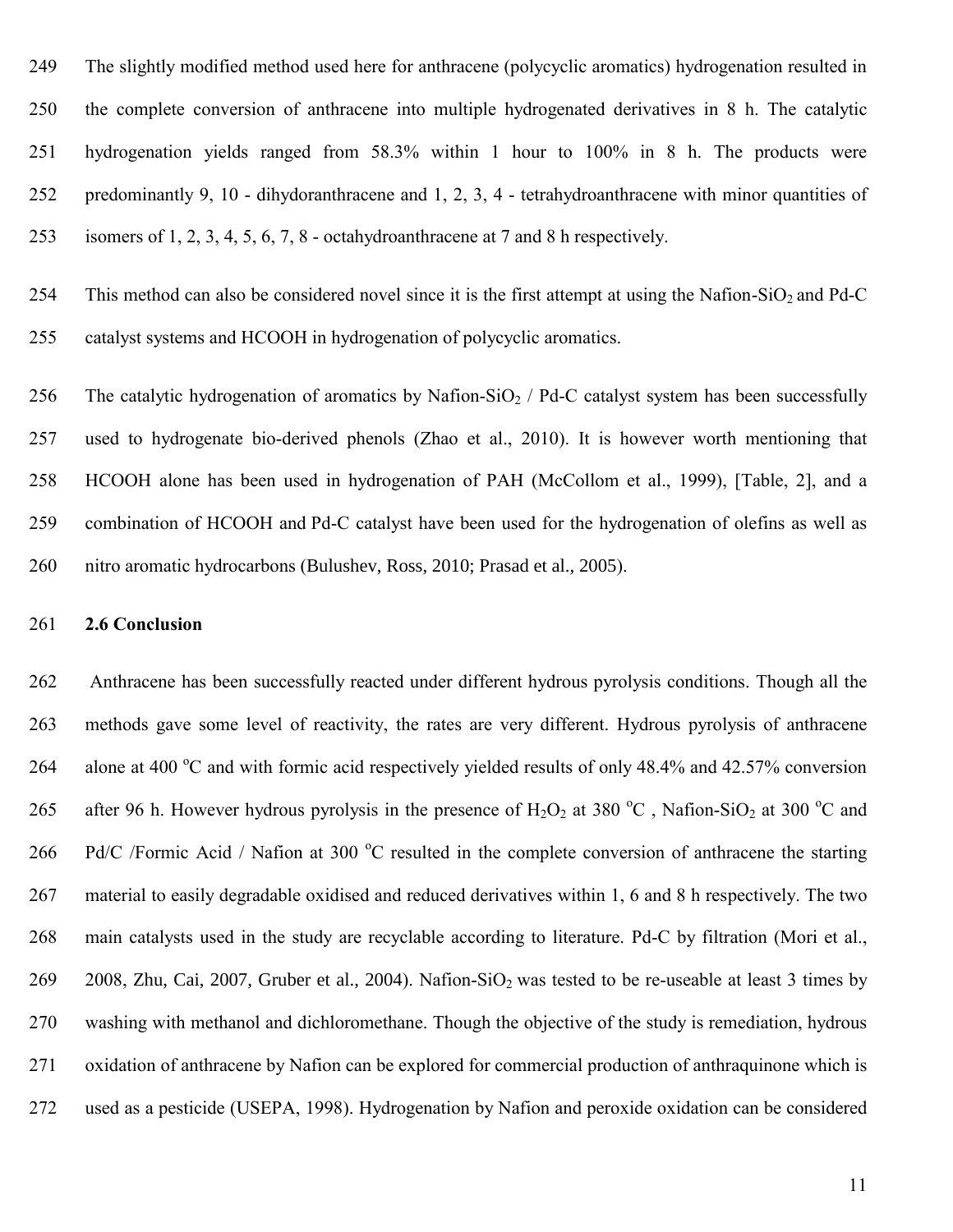for industrial remediation purposes but cost of catalyst and oxidant can be a challenge. All the products formed in the various reaction systems results in breaking the aromaticity of anthracene which gives less stable and less persistent forms of the starting material.

#### **2.7 Acknowledgement**

 The authors are grateful to the Agder Fund for financing this research and to the Department of Chemistry of the University of Bergen (UiB) for the use of their facilities for this work.

#### **List of Figure captions**

- 281 Figure 1: unreacted anthracene (C<sub>14</sub>H<sub>10</sub>) Vs. duration of pyrolysis (time) for: (a) C<sub>14</sub>H<sub>10</sub> + H<sub>2</sub>0 at 400 °C
- 282 (b)  $C_{14}H_{10}$  + HCOOH + H<sub>2</sub>0 at 400 °C c)  $C_{14}H_{10}$  + Nafion/SiO<sub>2</sub> + H<sub>2</sub>0 at 300 °C (d)  $C_{14}H_{10}$  +
- 283 Nafion/SiO<sub>2</sub> + HCOOH + H<sub>2</sub>0 at 300 °C
- Figure 2: Chemical Structure of compounds under consideration (i viii)

#### **List of Table captions**

286 Table 1: Composition  $\frac{6}{6}$  of products of hydrous pyrolysis of anthracene at 400 °C with time

- 287 Table 2: Composition (%) of products of hydrous pyrolysis of anthracene and  $H_2CO_2$  at 400 °C with time
- 289 Table 3: Composition (%) of products of hydrous pyrolysis of anthracene and Nafion-SiO<sub>2</sub> at 300 °C with time
- Table 4: Composition (%) of products of hydrous pyrolysis of anthracene with formic acid / Nafion-
- $292 \text{ SiO}_2$  / Pd-C catalysts at 300 °C with time
- Table 5: Summary of reaction conditions and outcomes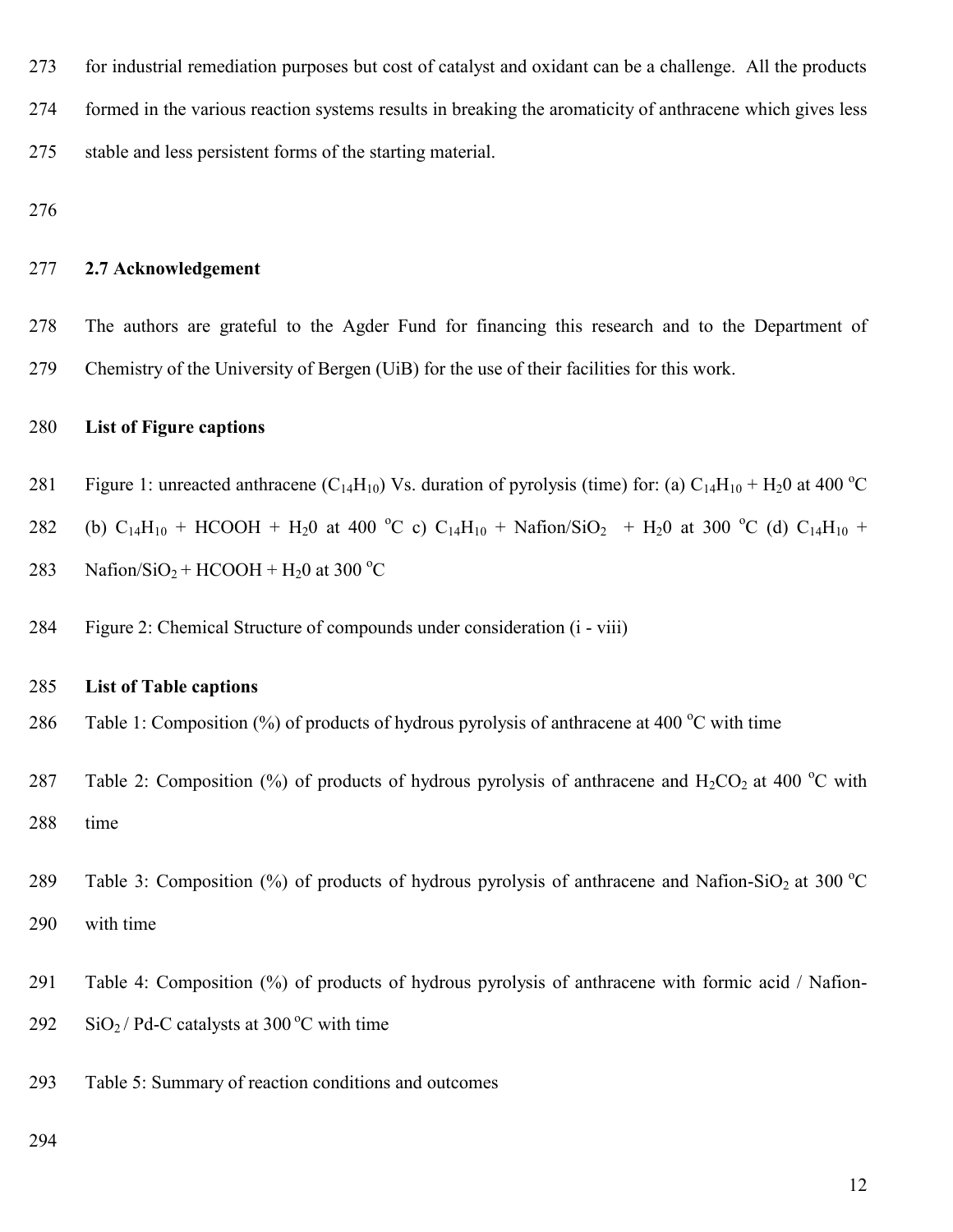**FIGURES**



- 
- 
-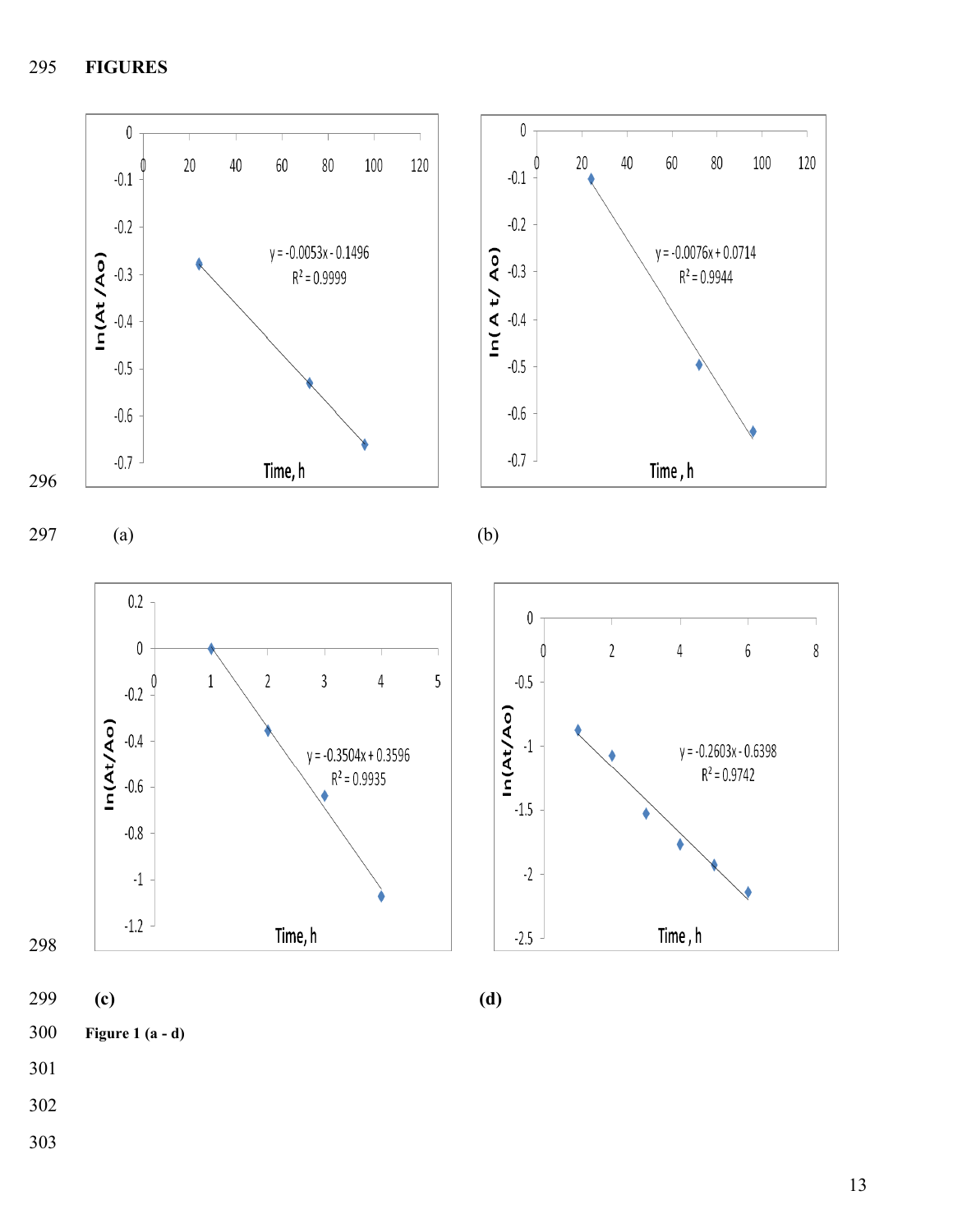

| Duration, Hour (hr) | un-reacted anthracene | Major products            |
|---------------------|-----------------------|---------------------------|
|                     | $(\%$ peak area)      |                           |
| 24                  | 75.75                 | i) 9, 10-Anthracene-dione |
| 48                  | 71.84                 | i) 9, 10-Anthracene-dione |
| 72                  | 58.82                 | i) 9, 10-anthracenendione |
|                     |                       | ii) Anthrone              |
|                     |                       | iii) Xanthone             |
| 96                  | 51.63                 | i) 9, 10-anthracenendione |
|                     |                       | ii) Anthrone              |
|                     |                       | iii) Xanthone             |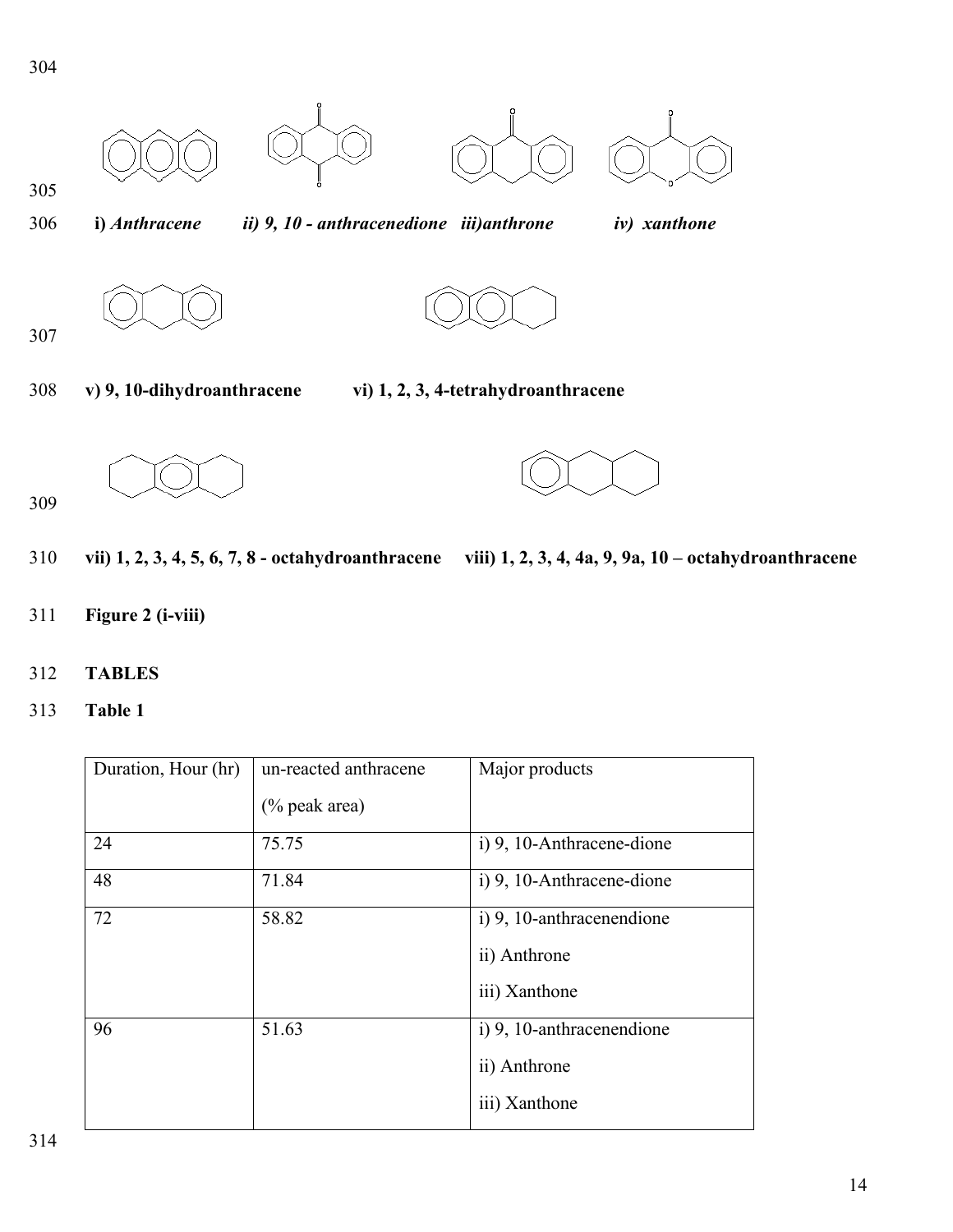| Duration<br>Hour $(hr)$ | anthracene<br>un-reacted<br>$(\%$ peak area) | Major products                                                   |
|-------------------------|----------------------------------------------|------------------------------------------------------------------|
| 24                      | 90.30                                        | i) 9, 10-dihydroanthracene                                       |
| 48                      | 69.94                                        | i) 9, 10-dihydroanthracene<br>ii) 1,2,3,4 - tetrahydroanthracene |
| 72                      | 60.90                                        | i) 9, 10-dihydroanthracene<br>ii) 1,2,3,4 - tetrahydroanthracene |
| 96                      | 52.84                                        | i) 9, 10-dihydroanthracene<br>ii) 1,2,3,4- tetrahydroanthracene  |

317

# 318

# 319 **Table 3**

| Duration (hours) | un-reacted anthracene | 9,10 anthracenedione |
|------------------|-----------------------|----------------------|
|                  | $(\%$ peak area)      | $(\%$ peak area)     |
|                  | 100.00                | 0.00                 |
| $\overline{2}$   | 70.20                 | 29.80                |
| 3                | 52.80                 | 47.20                |
| $\overline{4}$   | 34.20                 | 65.80                |
| 5                | 6.40                  | 93.60                |
| 6                | N/D                   | 100.00               |

320 **N/D: None detected**

321

322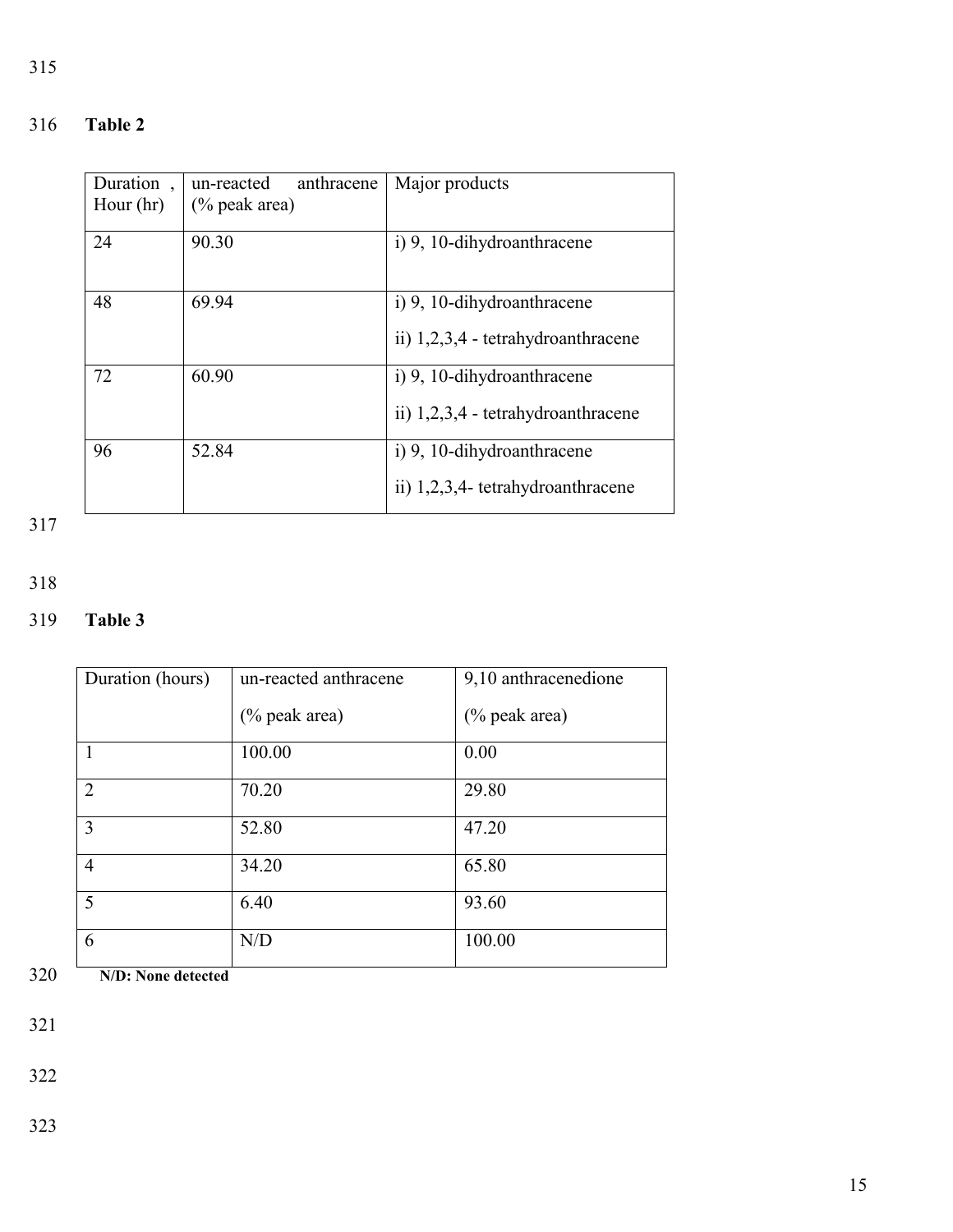| Duration (hours) | Anthracene    | Major products (% peak area)                                      |
|------------------|---------------|-------------------------------------------------------------------|
|                  | (% peak area) |                                                                   |
| 1                | 41.70         | $(i)$ 9,10-dihydroanthracene                                      |
|                  |               | (ii) 1,2,3,4,tetrahydroanthracene                                 |
| $\overline{2}$   | 34.20         | $(i)$ 9,10-dihydroanthracene                                      |
|                  |               | $(ii)$ 1,2,3,4-tetrahydroanthracene                               |
| 3                | 21.70         | (i) 9,10-dihydroanthracene                                        |
|                  |               | (ii) 1,2,3,4 tetrahydroanthracene                                 |
| $\overline{4}$   | 17.10         | $(i)$ 9,10-dihydroanthracene                                      |
|                  |               | (ii) 1,2,3,4 tetrahydroanthracene                                 |
| 5                | 14.57         | (i) 9,10-dihydroanthracene                                        |
|                  |               | $(ii)$ 1,2,3,4 tetrahydroanthracene                               |
| 6                | 11.80         | $(i)$ 9,10-dihydroanthracene                                      |
|                  |               | $(ii)$ 1,2,3,4 tetrahydroanthracene                               |
| $\overline{7}$   | 5.70          | $(i)$ 9,10-dihydroanthracene                                      |
|                  |               | (ii) 1, 2, 3, 4-tetrahydroanthracene                              |
|                  |               | $(iii)$ 1, 2,3, 4, 5, 6, 7, 8-octahydroanthracene                 |
| 8                | N/D           | (i) 9,10-dihydroanthracene                                        |
|                  |               | $(ii)$ 1,2,3,4-tetrahydroanthracene                               |
|                  |               | $(iii)$ 1,2,3,4,5,6,7,8-octahydroanthracene                       |
|                  |               | (iv) cis & trans, $1, 2, 3, 4, 4a, 9, 9a, 10$ octahydroanthracene |

326 **N/D: None detected**

327

328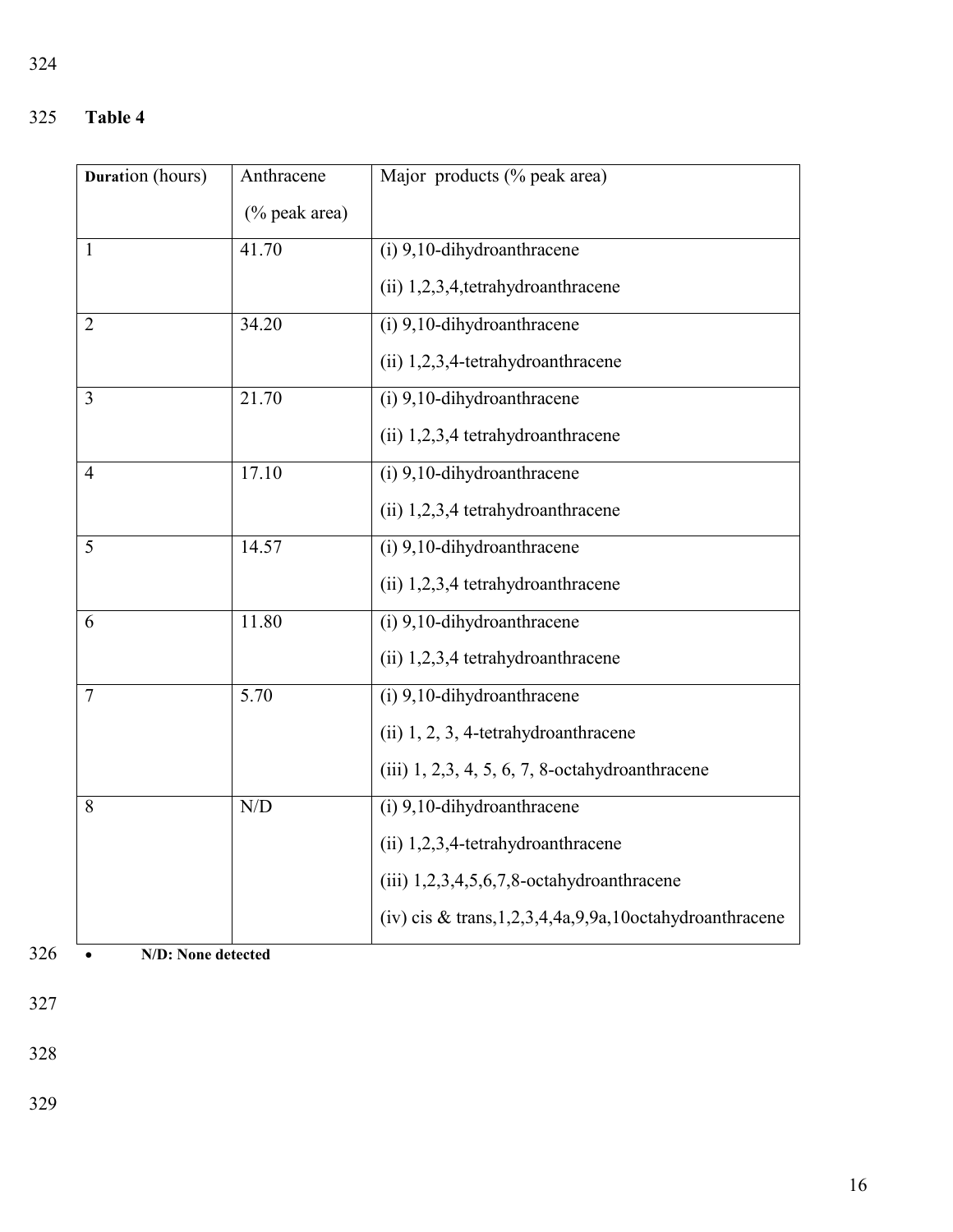| <b>Entry</b>   | Ox / Red                                    | $T(^{0}C)$ | Time range (h) | $\boldsymbol{K}$ | <b>Comment</b>       |
|----------------|---------------------------------------------|------------|----------------|------------------|----------------------|
| $\mathbf{1}$   | $\overline{O_2/H_2O}$                       | 400        | $24 - 96$      | 0.0053           | Partial degradation  |
| $\overline{2}$ | <b>HCOOH</b>                                | 400        | $24 - 96$      | 0.0076           | Partial degradation  |
| $\overline{3}$ | $H_2O_2$                                    | 380        | $\mathbf{1}$   | n/a              | Compete degradation  |
| $\overline{4}$ | Nafion-SiO $_2/$<br>Pd-C/HCOOH              | 300        | $1 - 8$        | 0.2603           | Complete degradation |
| 5              | Nafion-SiO <sub>2</sub> /<br>O <sub>2</sub> | 300        | $1-6$          | 0.3504           | Complete degradation |

# **\*Ox: oxidation, Red: reduction, n / a: not applicable**

- 
-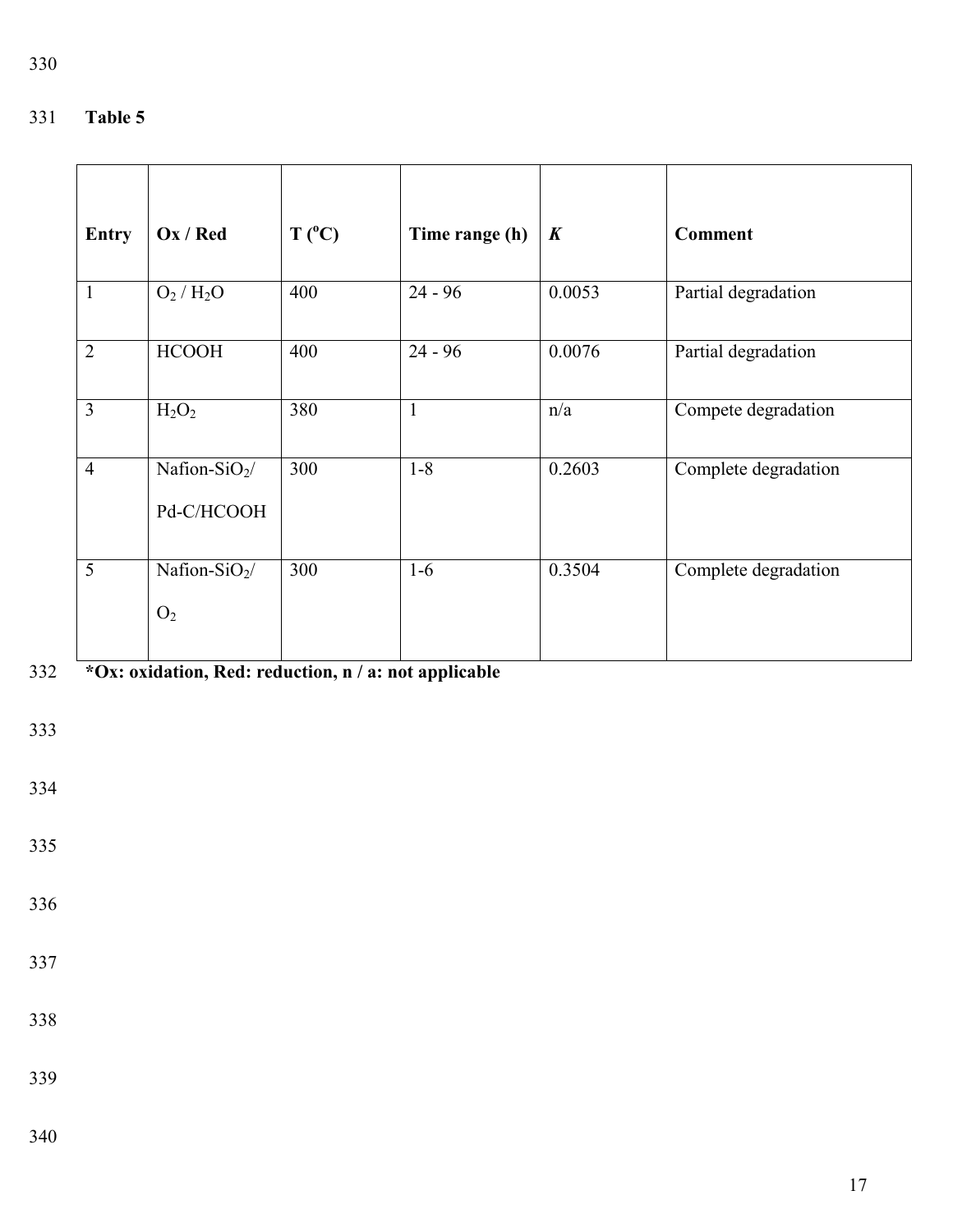# **2.8 References**

| 343 | Abeln, J., Kluth, M., Petrich, G., Schmieder, H., 2010. Supercritical Water Oxidation (SCWO):A     |
|-----|----------------------------------------------------------------------------------------------------|
| 344 | process for the treatment of industrial waste effluents, Forschungszentrum Karlsruhe, Institut für |
| 345 | Technische Chemie, PO Box 3640, 76021 Karlsruhe, Germany                                           |
| 346 | AFFG, 2005. Aluminium for future generations: Waste and emissions management,                      |
| 347 | [http://www.alufuture.org/affg/01/01 02 3.htm, accessed: 3rd September, 2010].                     |
| 348 | Agency for Toxic Substances and Disease Registry (ATSDR), 2010. Anthracene, Division of            |
| 349 | Toxicology 1600 Clifton Road, N.E., E-29, Atlanta, Georgia 30333, CAS Number: 120-12-7             |
| 350 | [www.epa.gov/osw/hazard/wastemin/minimize/factshts/anthrace.pdf, accessed: 13th August, 2010].     |
| 351 | Anthraquinone Fact Sheet, 1998. U.S. Environmental Protection Agency Office of Pesticide           |
| 352 | Programs[http://www.epa.gov/pesticides/biopesticides/ingredients/factsheets/factsheet 122701.htm,  |
| 353 | accessed: 20th November, 2010].                                                                    |
| 354 | Barth, T., Kleinert, M., 2008. Motor fuels from biomass pyrolysis' Chem. Eng. Technol. 31(5),      |
| 355 | 773-781                                                                                            |
| 356 | Bonfranceschi, A., Briand, L. E., Thomas, H. J., 2002. Selective oxidation of anthracene to 9, 10- |
| 357 | anthraquinone over silica supported vanadium catalyst. React. Kinet. Catal. Lett. 77 (1), 59-64.   |
| 358 | Bordoloi, A., Lefebvre, F., Halligudi, S. B., 2007. Selective oxidation of anthracene using        |
| 359 | inorganic-organic hybrid materials based on molybdovanadophosphoric acids. J. Catal. 247 (2), 166- |
| 360 | 175.                                                                                               |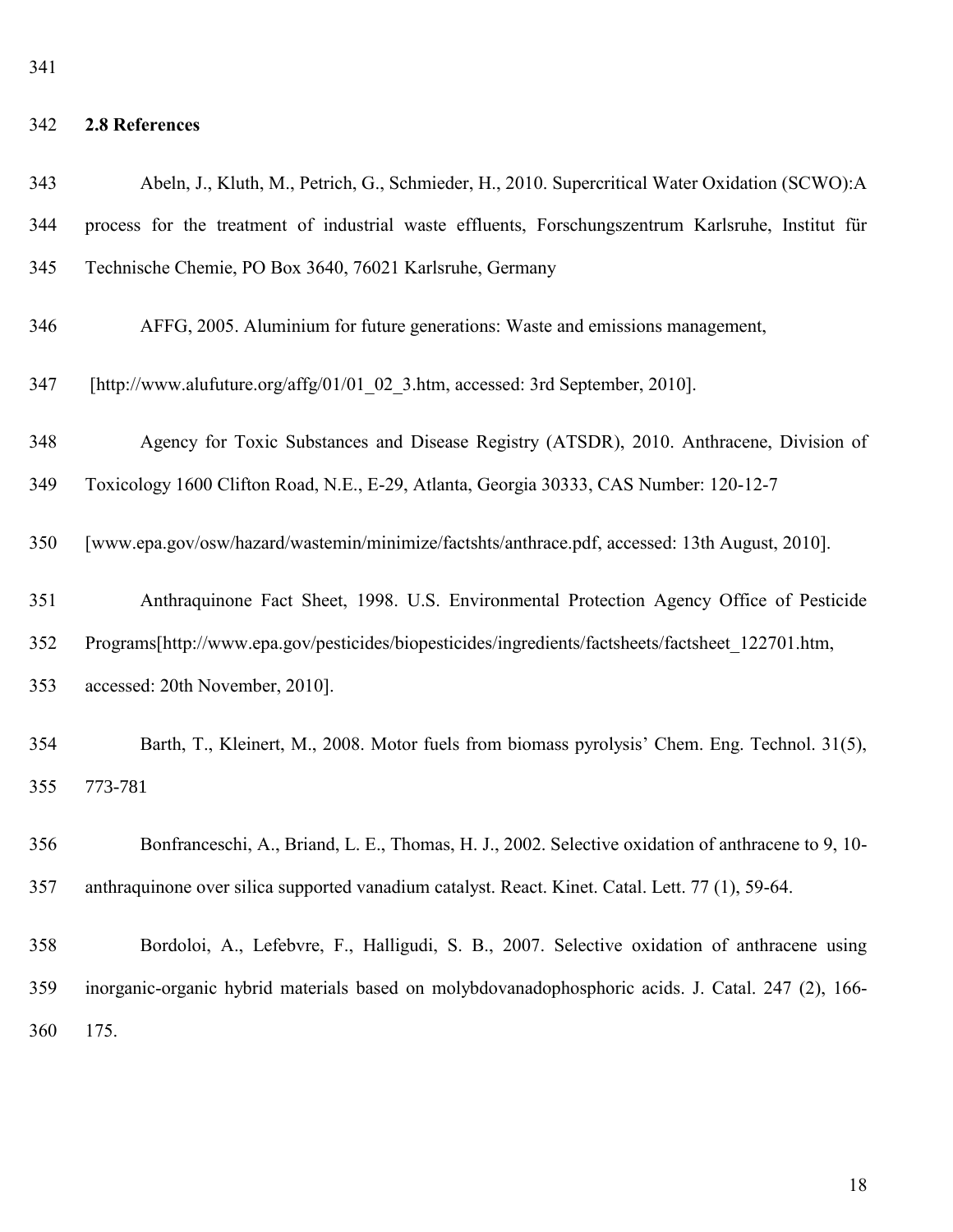| 361 | Buchanan, A. C., Dworkin, A. S., Brown, L. L., Smith, G. P., 2010. Low Temperature                    |
|-----|-------------------------------------------------------------------------------------------------------|
| 362 | Hydrogenation of Polycyclic Aromatic Hydrocarbons (PAH) by Tetrin in a Molten Salt Catalyst:          |
| 363 | Chemistry Division. Oak Ridge National Laboratory, P. O. Box X, Oak Ridge -Tennessee, 37830.          |
| 364 | Bulushev, D. A., Ross, J. R. H., 2010. Vapour phase hydrogenation of olefins by formic acid           |
| 365 | over a Pd/C catalyst.in press. Catal. Today. doi:10.1016/j.cattod.2010.01.055.                        |
| 366 | Cheung, K. C., Zhang, J. Y., Deng, H. H., Ou, Y. K., Leung, H. M. Wu, S. C., Wong, M. H.,             |
| 367 | 2008.Interaction of higher plant (jute), electrofused bacteria and mycorrhiza on anthracene           |
| 368 | biodegradation. Bioresour. Technol. 99, 2148 - 2155.                                                  |
| 369 | Das, C. K., Das, N. S., 1982. Oxidation of anthracene to anthraquinone in liquid-phase with an        |
| 370 | air/oxygen/nitric acid system. J. Chem. Technol. Biotechnol. 32, 643-649.                             |
| 371 | Do, N. T., Kalthoff, R., Laacks, J., Trautmann, S., Baerns, M., 1990. Selective Oxidation of          |
| 372 | Anthracene. Stud. Surf. Sci. Catal. 55, 247-255.                                                      |
| 373 | Ferrarese, E., Andreottola, G., Oprea, I. A., 2008. Remediation of PAH-contaminated sediments         |
| 374 | by chemical oxidation. J. Hazard. Mater. 152,128-139.                                                 |
| 375 | Franck, E.U., 1987. Fluids at high temperature and pressure. J. Chem. Thermodyn. 19, 225-242          |
| 376 | in Abeln, J., Kluth, M., Petrich, G., Schmieder, H., 2010 Supercritical Water Oxidation (SCWO): A     |
| 377 | process for the treatment of industrial waste effluents, Forschungszentrum Karlsruhe, Institut für    |
| 378 | Technische Chemie, PO Box 3640, 76021 Karlsruhe, Germany.                                             |
| 379 | Freeman H. M., 1989. Standard Handbook of Hazardous Waste Treatment and Disposal. New                 |
| 380 | York: McGraw Hill., 8-153, in Franck E.U., 1984 Physicochemical properties of supercritical solvents. |
| 381 | Ber Bunsen-Ges Phys Chem. 88,820-825 in Japas M. L., Franck E. U., 1985. High pressure phase          |
| 382 | equilibria and PVT: Data of water-oxygen system including water-air to 673 K and 25 MPa. Ber          |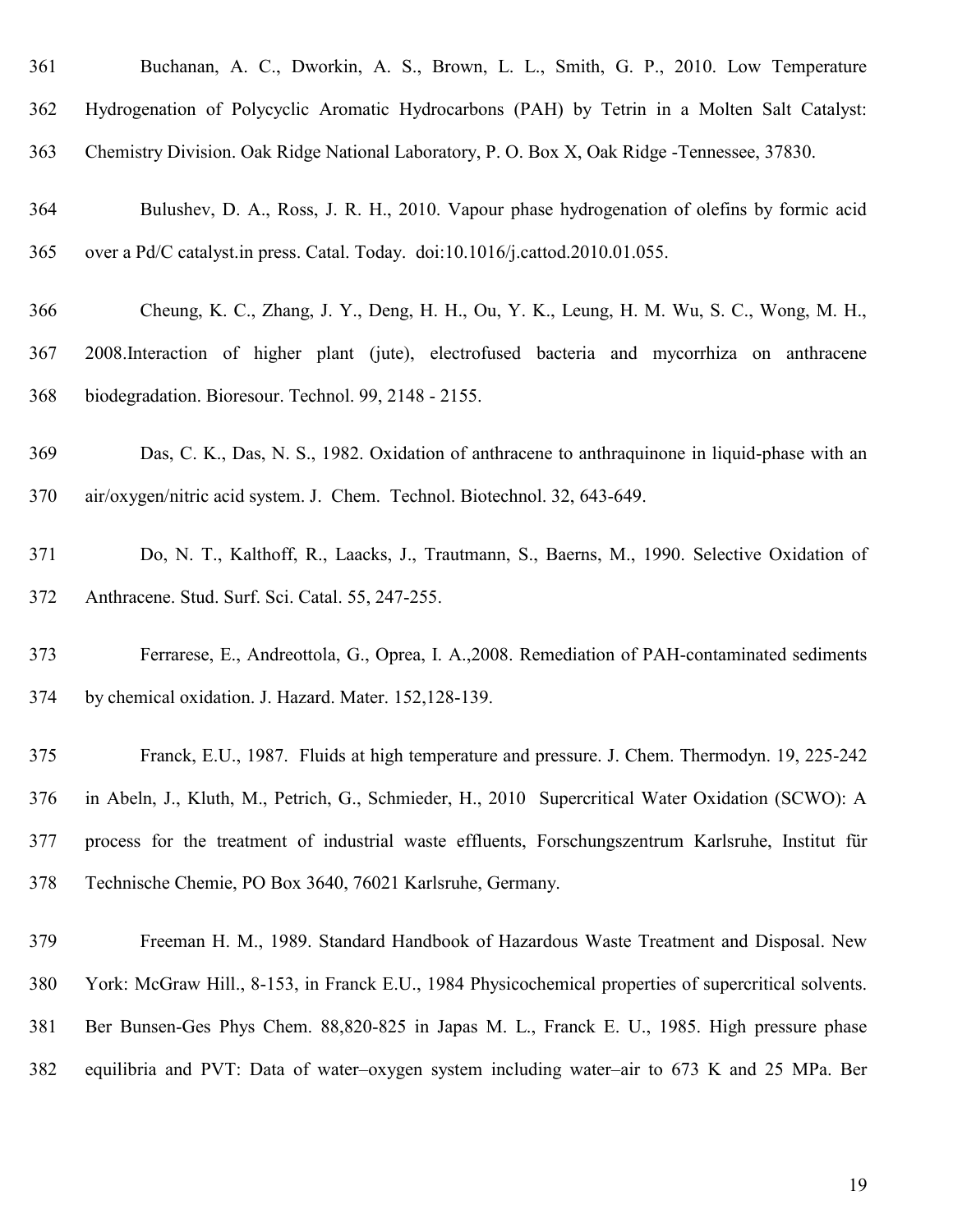| 383 | Bunsen-Ges Phys Chem. 89, 1268-1275 in Bermejo, M. D.; Cocero, M. J., 2006. Supercritical Water        |
|-----|--------------------------------------------------------------------------------------------------------|
| 384 | Oxidation: A Technical Review. Thermodynamics. (AICHe Journal), 52 (11), 3933-3951.                    |
| 385 | Frusteri, F., Spadaro, L., Espro, C., Parmaliana, A., Arena, F., 2002. Liquid-Phase Selective          |
| 386 | Oxidation of Propane on Silica-Supported Nafion Catalysts. J. Nat. Gas Chem. 11, 180-185.              |
| 387 |                                                                                                        |
| 388 | Goi, A., Trapido, M., Kulik, N., 2009. Contaminated Soil Remediation with Hydrogen Peroxide            |
| 389 | Oxidation. Int. J. Chemi. Biol. Eng. 2, 3.                                                             |
| 390 | Gruber, M., Wagner, M., Heidenreich, R. Krauter, J.G.E., Coskun, N., Kohler, K., 2004.                 |
| 391 | Controlled distribution of solid catalysts into two immiscible liquid phases – synthesis and catalytic |
| 392 | applications. Catal. Lett. 94 (3-4), 177-180                                                           |
| 393 | Lim, H. N.; Yarmo1, M. A.; Huang, N. M.; Khiew, P. S.; Chiu, W. S., 2009. Synthesis,                   |
| 394 | Characterisation and Catalytic Performance of Porous Nafion Resin/Silica Nanocomposites for            |
| 395 | Esterification of Lauric Acid and Methanol. J. Phys. Sci. 20 (2), 23-36.                               |
| 396 | McCollom, T. M., Simoneit Bernd R. T. B., Shock, E. L., 1999. Hydrous Pyrolysis of Polycyclic          |
| 397 | Aromatic Hydrocarbons and Implications for the Origin of PAH in Hydrothermal Petroleum. Energy         |
| 398 | Fuels. 13, 401-410.                                                                                    |
| 399 | Menendez, R., Mendez, A., Bermejo, J., Santamaria, R., Blanco, C.G., 2000. Selective Oxidation         |
| 400 | of PAH with RuO4 as a Preliminary Step in the Characterization of Polymerized Pitches. Energy Fuels.   |
| 401 | 14, 936-942                                                                                            |
| 402 | Mori, S. Yanase, T., Aoyagi, S., Monguchi, Y., Maegawa, T., Sajiki, H., 2008. Ligand-Free              |
| 403 | Sonogashira Coupling Reactions with Heterogeneous Pd/C as the Catalyst Chem. Eur. J. 14, 6994 -        |
| 404 | 6999                                                                                                   |
|     |                                                                                                        |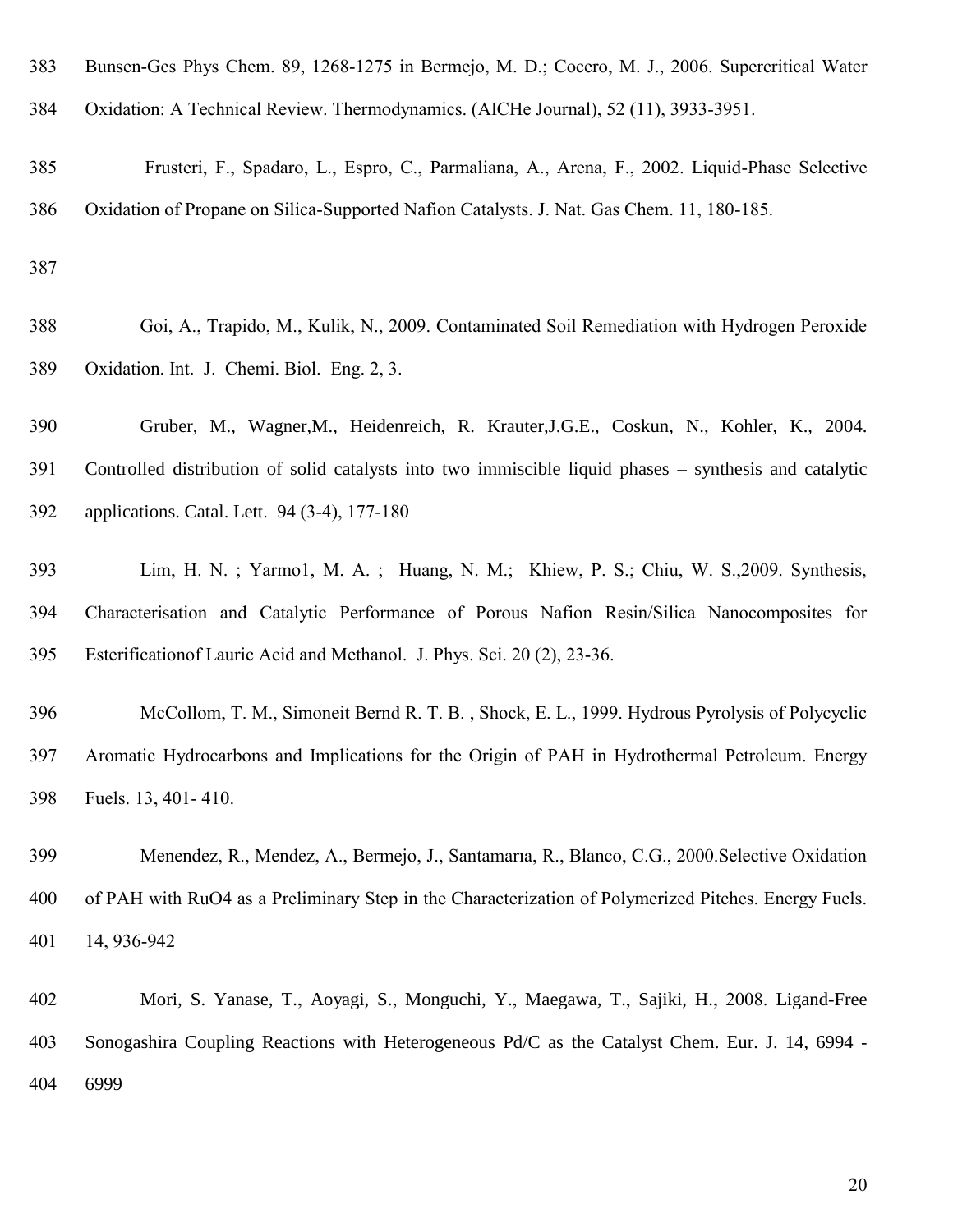| 405 | Olah, G. A., Pradeep, S. I., Prakash, G. K. S., 1986. Synthesis, 513. In Laufer, M. C.; Bonrath,         |
|-----|----------------------------------------------------------------------------------------------------------|
| 406 | W.; Hoelderich, W. F., 2005. Synthesis of (all-rac)-a-tocopherol using Nafion resin/silica               |
| 407 | nanocomposite materials as catalysts. Catal. Lett. 100, 1-2.                                             |
| 408 | Osgerby, I. T., 2006. ISCO technology overview: do you really understand the chemistry? In:              |
| 409 | Calabrese, E.J., Kostecki, P.T., Dragun, J. (Eds.), Contaminated Soils Sediments and Water, 10.          |
| 410 | Springer, New York, NY, USA, pp. 287–308 in Gryzenia, J., Cassidy, D., Hampton, D., 2009.                |
| 411 | Production and accumulation of surfactants during the chemical oxidation of PAH in soil. Chemosphere     |
| 412 | 77, 540-545.                                                                                             |
| 413 | Prasad, K., Jiang, X., Slade, J. S., Clemens, J. Repic, O., Blacklock, T. J., 2005. New Trends in        |
| 414 | Palladium-Catalyzed Transfer Hydrogenations Using Formic Acid. Adv. Synth. Catal. 347, 1769-1773.        |
| 415 | Rodríguez, F., Dolores Blanco, M., Adrados, L. F., Burillo, J. C., Tijero, J. F., 1989. Selective        |
| 416 | oxidation of anthracene to anthraquinone in acetic acid with air in presence of nitric acid. Tetrahedron |
| 417 | Lett. 30 (18), 2417-2420.                                                                                |
| 418 | SEPA. 2010. Anthracene, Scottish pollutant release inventory Scottish Environmental Protection           |
| 419 | Agency, CAS No-120-12-7, [ http://apps.sepa.org.uk/pdf/spri/spri_schedule_2010.pdf, accessed: 22nd       |
| 420 | Decemer, 2010) ].                                                                                        |
| 421 | Teledyne Isco. Inc., 2010. Catalytic Hydrogenation, Syringe Pump Application Note                        |
| 422 | AN19 P.O. Box 82531, Lincoln, Nebraska, 68501 USA,                                                       |
| 423 | [http://www.isco.com/WebProductFiles/Applications/105/Application_Notes/Catalytic_Hydrogenation.         |
| 424 | pdf, accessed: 20th December, 2010)].                                                                    |

 Ullmans's, 1998. Encyclopedia of Industrial Chemistry (UEIC), 16th ed. Electronic release, Wiley-VCH Verlag Gmbh, Germany.

US Department of Energy: Fuel Cells Technology Program, 2008